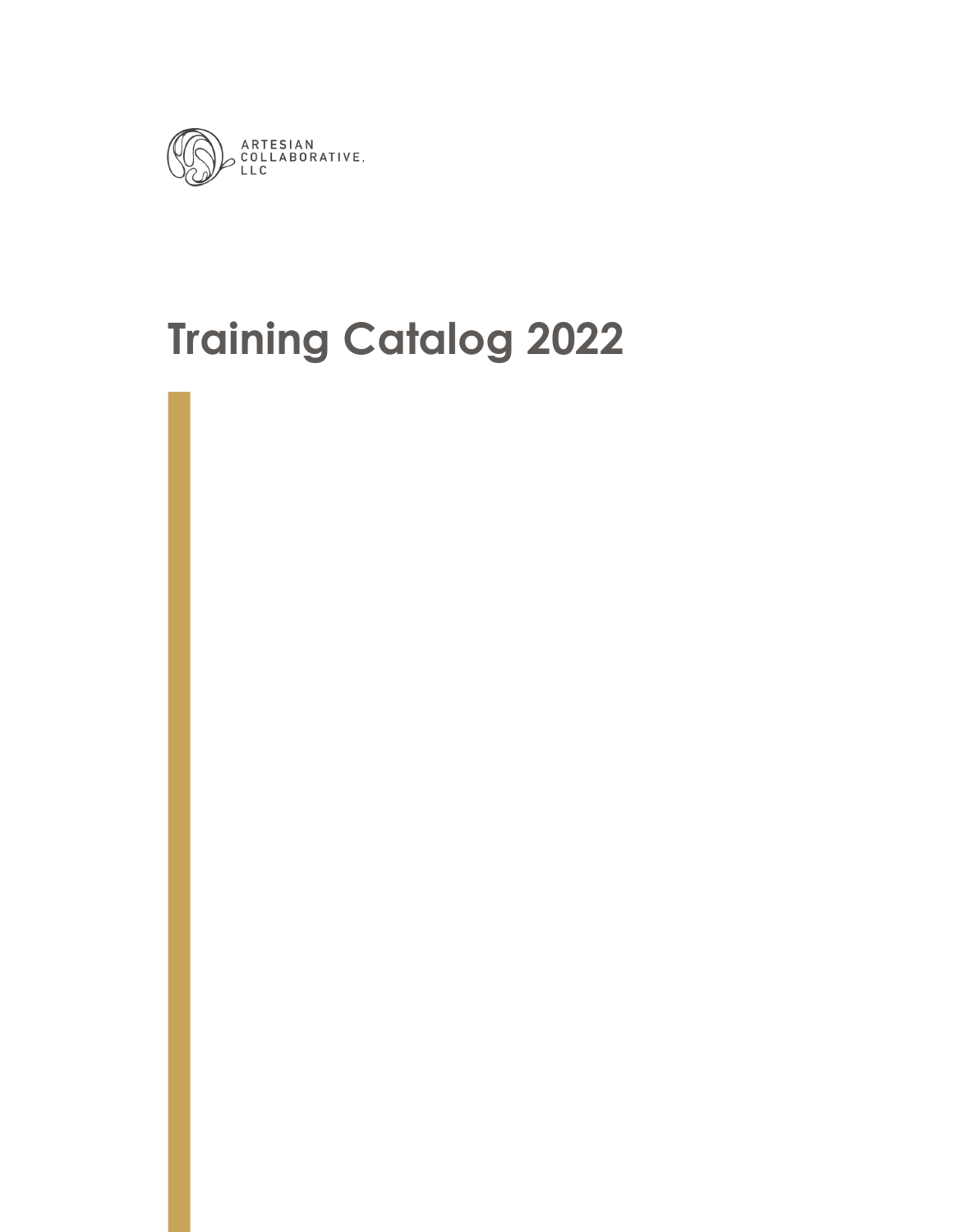## **Table of Contents**

| Introduction                                             | $\overline{2}$          |
|----------------------------------------------------------|-------------------------|
| <b>Our Values &amp; Approach</b>                         | $\mathbf{3}$            |
| <b>How Trainings Work</b>                                | $\overline{\mathbf{4}}$ |
| <b>Training Team</b>                                     | 5                       |
| <b>NAICS Codes</b>                                       | 5                       |
| <b>Diversity, Equity &amp; Inclusion Training Series</b> | $\boldsymbol{6}$        |
| <b>Stress Management Training Series</b>                 | 12                      |
| <b>Relational Leadership Training Series</b>             | 17                      |
| <b>Past Clients</b>                                      | 22                      |
| <b>Participant Feedback</b>                              | 22                      |
| <b>FAQ</b>                                               | 24                      |
| <b>Get In Touch</b>                                      | 25                      |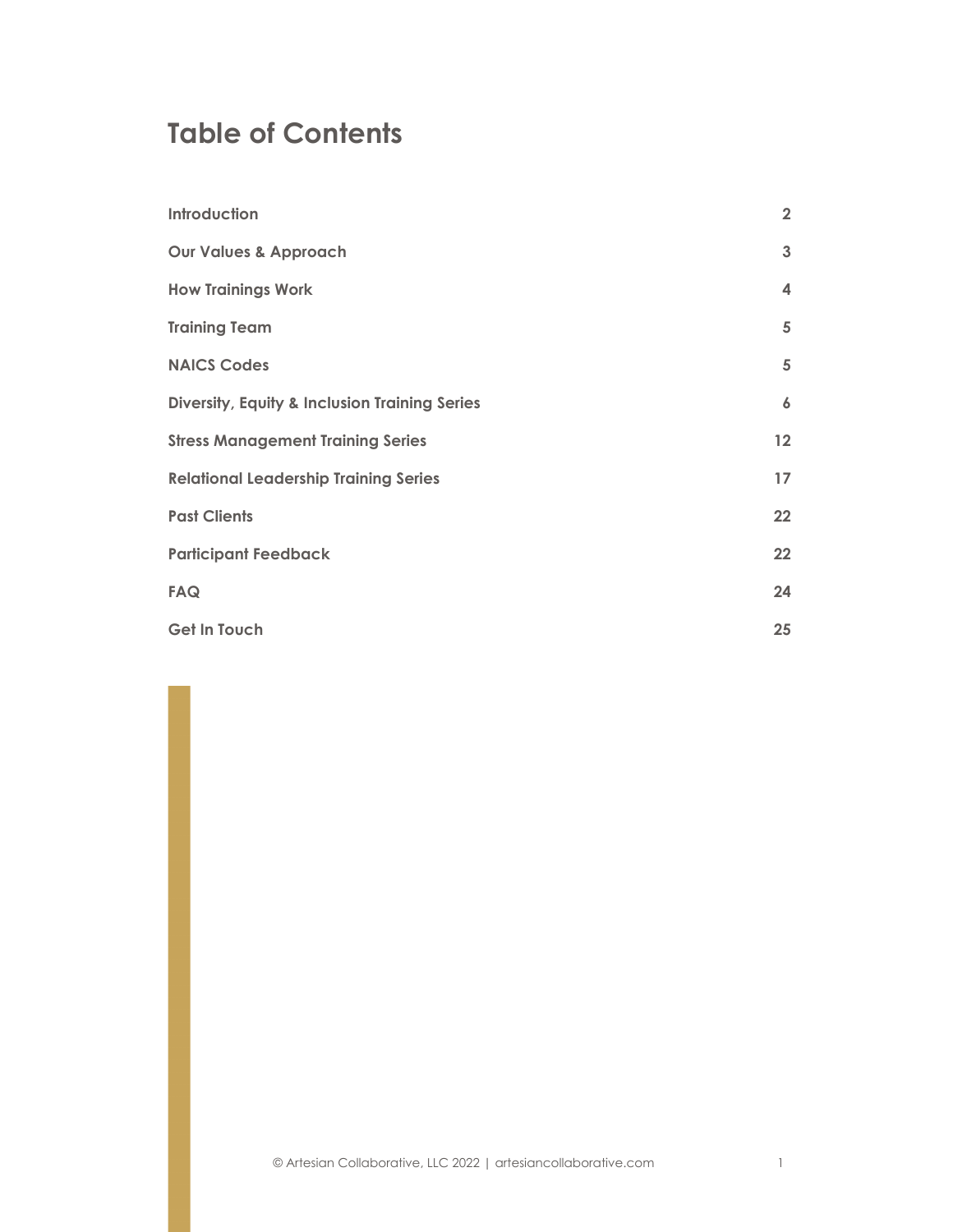## <span id="page-2-0"></span>**We're all feeling it…**

Whether it's the stress of looming deadlines, the emotional toll of leadership, the conflict that arises when we encounter cultural differences or simply the challenges of maintaining work-life balance, **we all feel tension at work**.

At Artesian Collaborative, we believe that tension, conflict and discomfort are not merely problems to be solved. They are growth opportunities that, when used correctly, can transform our organizations, our relationships and ourselves.

Many corporate training programs are great at helping us address the symptoms of tension and conflict, **but rarely get to the root of why we feel and act the way that we do.**

Throughout our training workshops, **our team of professional therapists will help you and your team explore the underlying causes of tension at work**. We use learning models based on psychological research to build a foundation of understanding and to develop the skills necessary for transformation and growth.

## **Explore Our Trainings**

We offer trainings in 3 key learning areas:

- Diversity, Equity & Inclusion
- Stress Management
- Relational Leadership

Look through our training catalog and find the opportunities that best suit your needs. Organizations are complex and the presenting problems of tension and conflict can have multiple root causes. As we get to know you and your organization, we will collaborate with you to build a custom training journey that draws from one or more learning areas.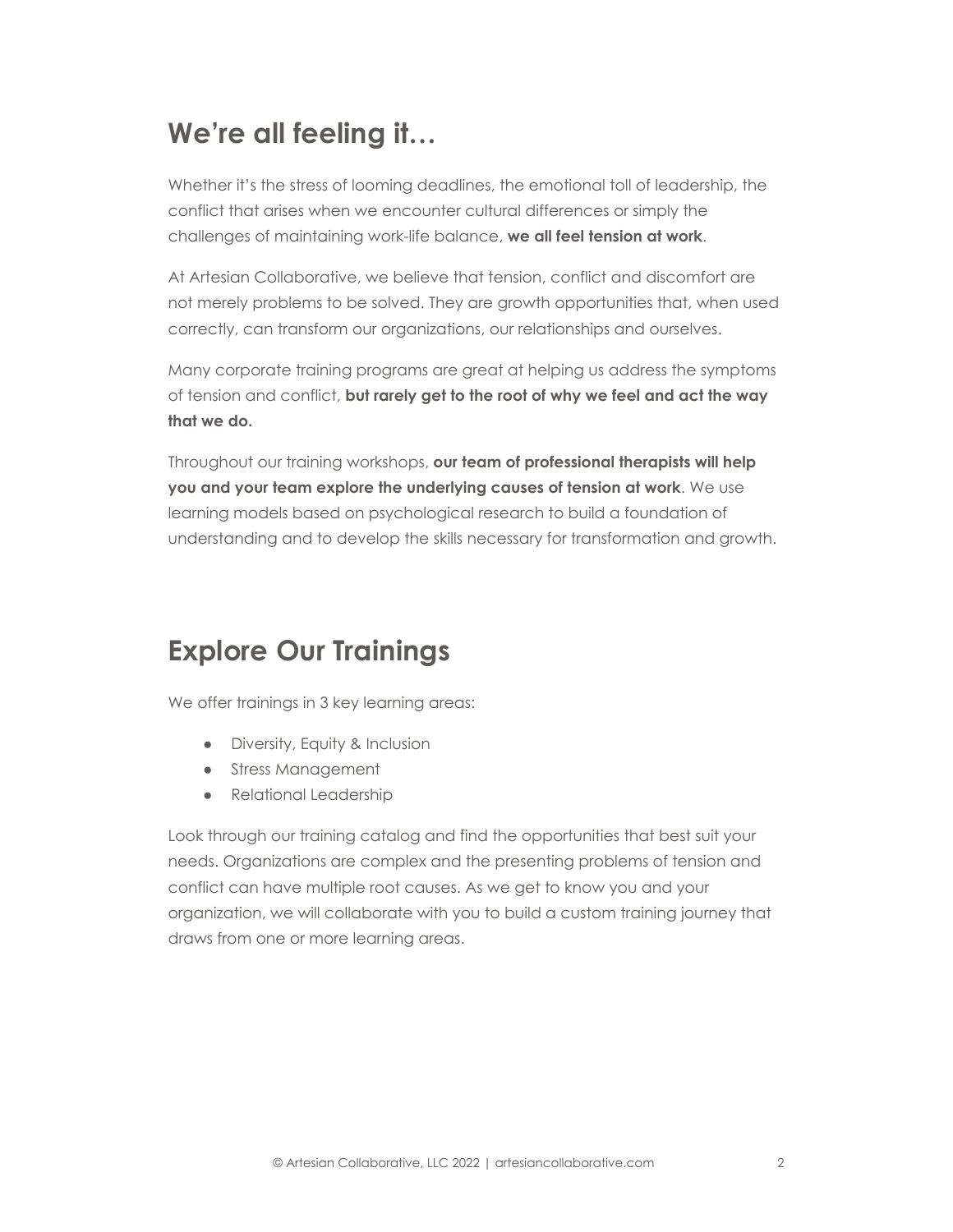# <span id="page-3-0"></span>**Our Values & Approach**

#### **Strengths-Based**

We believe that every person has something valuable to contribute that we all need for growth. We choose to emphasize the assets we all bring rather than focusing on what we lack.

#### **Developmental**

Growth never stops and we always have the opportunity to change. We accept that change happens over time and that even when we make mistakes, they can always be turned into opportunities for growth.

- **Authentically Engaged** Growth requires our full engagement and requires us to take the risk of showing up as we are. We're committed to showing up authentically ourselves so that you can too.
- **Compassionately Vulnerable** We're all in the process of becoming, yet we each find ourselves in different places along the journey. It's essential to extend compassion to those who are in places we used to be ourselves, or places we don't yet understand.

#### **Community-Oriented**

We grow best when we can learn from the experiences, missteps and strengths of others. That's why we focus on learning as a group, where we can all be part of the conversation. When our growth is tied into a shared mission, there's more support for us to take the risk because we have others standing alongside us.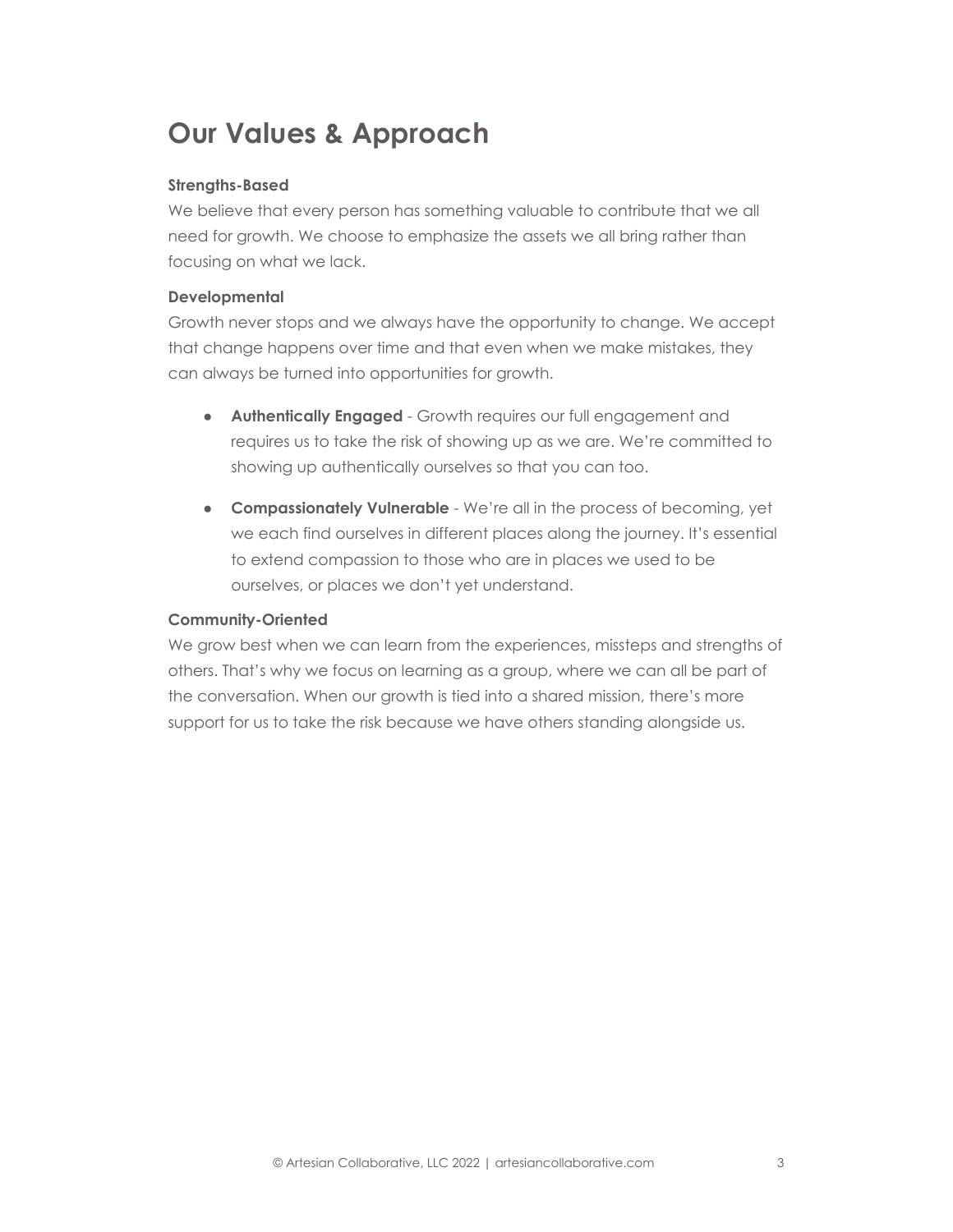## <span id="page-4-0"></span>**How Trainings Work**

Most of our trainings are conducted via live Zoom webinars and Zoom meetings that range from 1 to 3 hours. Some trainings are available in-person. We use a variety of tools to create a dynamic environment for adult learning including:

- Experiential Activities
- Facilitated Discussion
- Group Problem Solving
- Personal Reflection
- Lecture-Style Teaching
- Pre & Post Session Assignments
- Live Q&A

The topics covered in each workshop draw from well-researched psychological models. We use proven methods to build a safe learning environment that invites teams to fully engage emotionally and experience growth together.

## **Training Goals**

- Help organizations build a culture that supports the psychological and emotional health of their personnel.
- Guide teams as they navigate the realities of tension and conflict in order to build better understanding of themselves and others.
- Facilitate interactive and interpersonal workshops that help teams experience positive interactions in the moment that serve as a model for healthy organizational culture.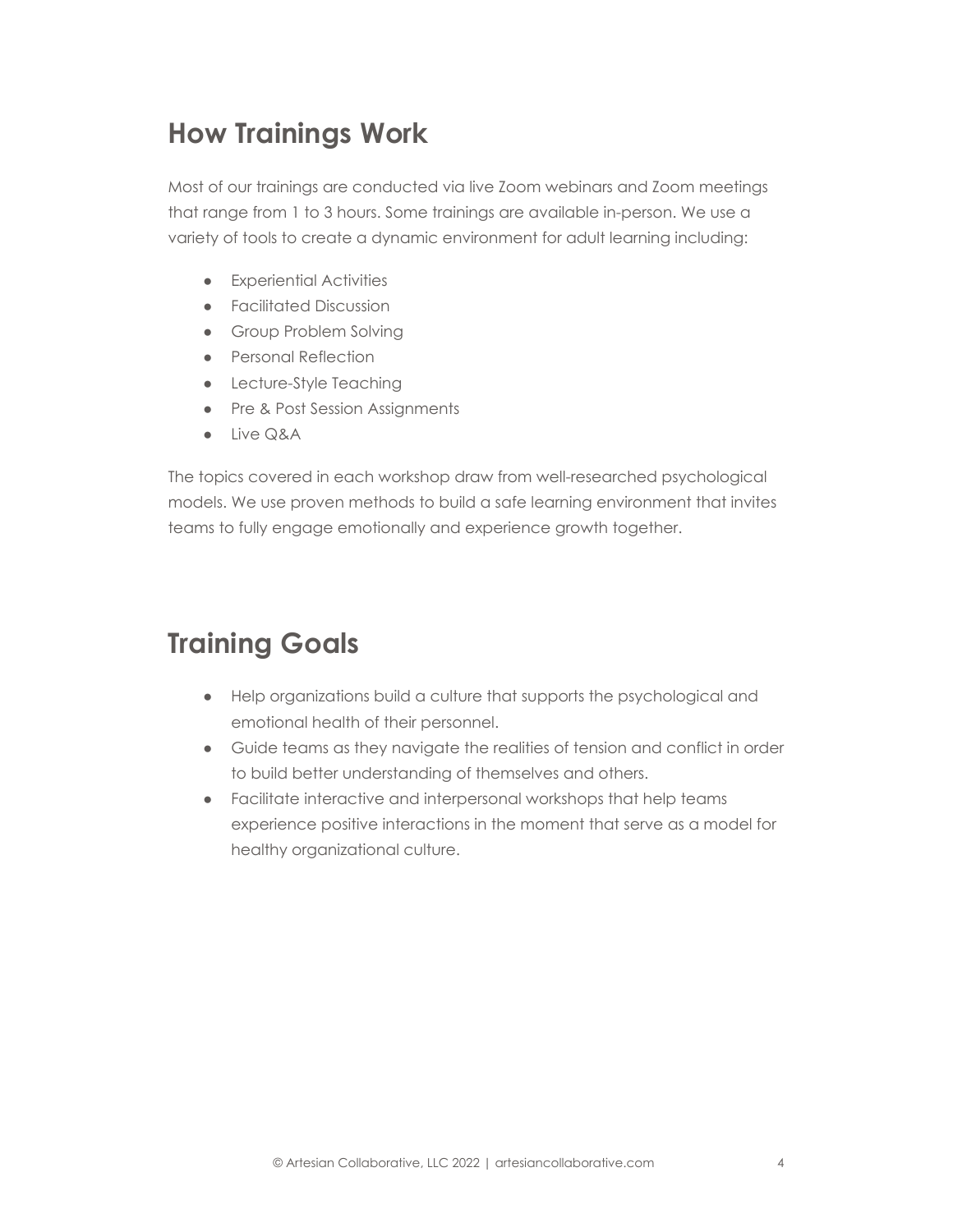## <span id="page-5-0"></span>**Founder & Lead Trainer**



**Dr. Sunitha Chandy, PsyD** is a licensed clinical psychologist who has been leading diversity and inclusion trainings since 2000. Her specialization with high risk populations in her clinical work has equipped her to aid teams, even those with intense conflict, in coming to a place of shared understanding and engagement.

# **Training Team**

Ben Durchslag, LCSW Ben Tudor, AMFT Jackie Chavez, AMFT Rosondunnii Marshall, AMFT Sithara Stohr, MSW

## <span id="page-5-1"></span>**NAICS Codes**

621330 - Offices of Mental Health Practitioners 611430 - Professional and Management Development Training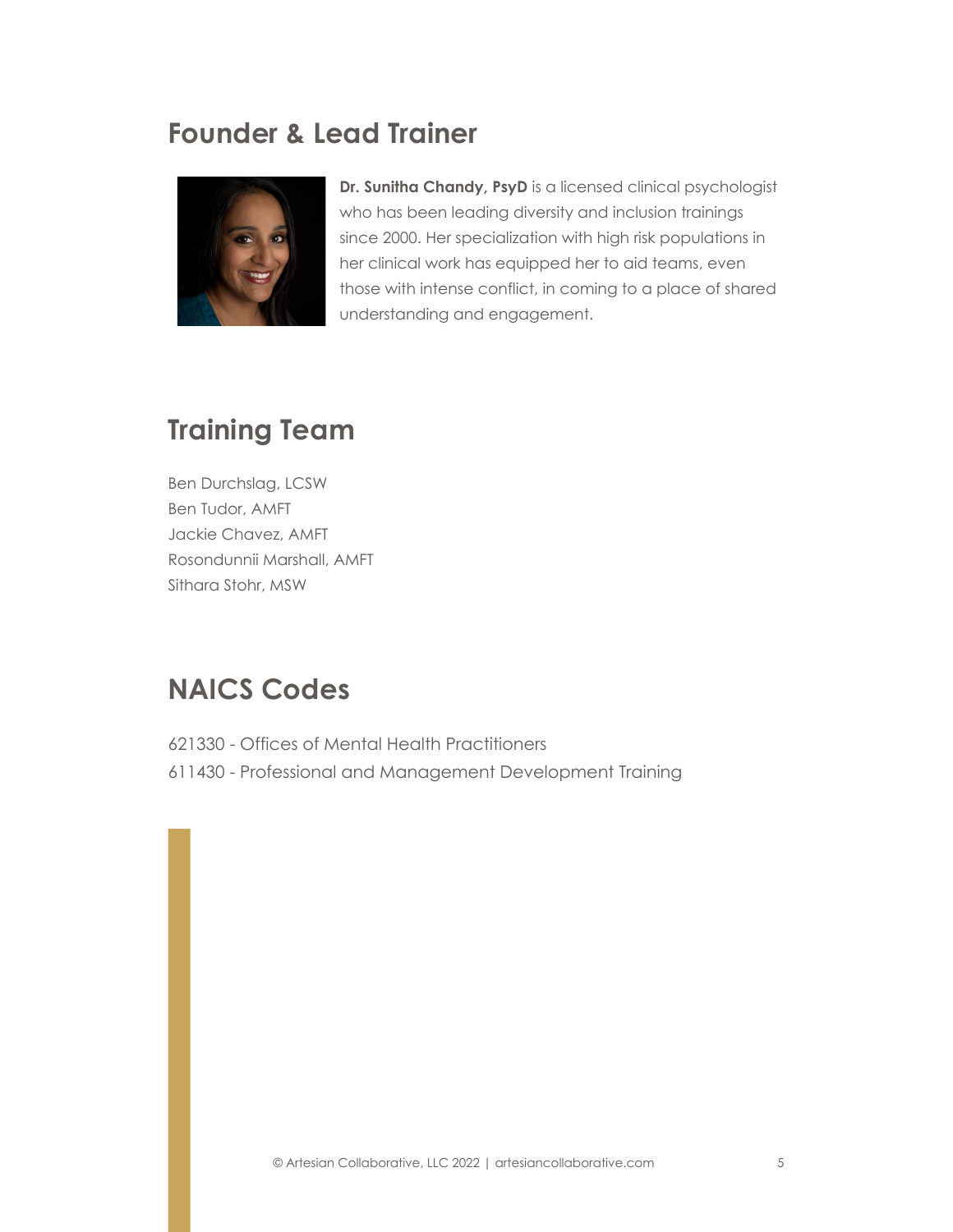# **Diversity, Equity & Inclusion Training Series**

#### **Trainings in this section:**

Why Bother with DEI? The Tension of Diversity Diversity Intensive Microaggressions Workshop Identity Journey Workshop Navigating Cross-Cultural Conflict Microaggressions Story Share Identity Journey Story Share DEI Consulting for Management DEI Listening Sessions Individual Coaching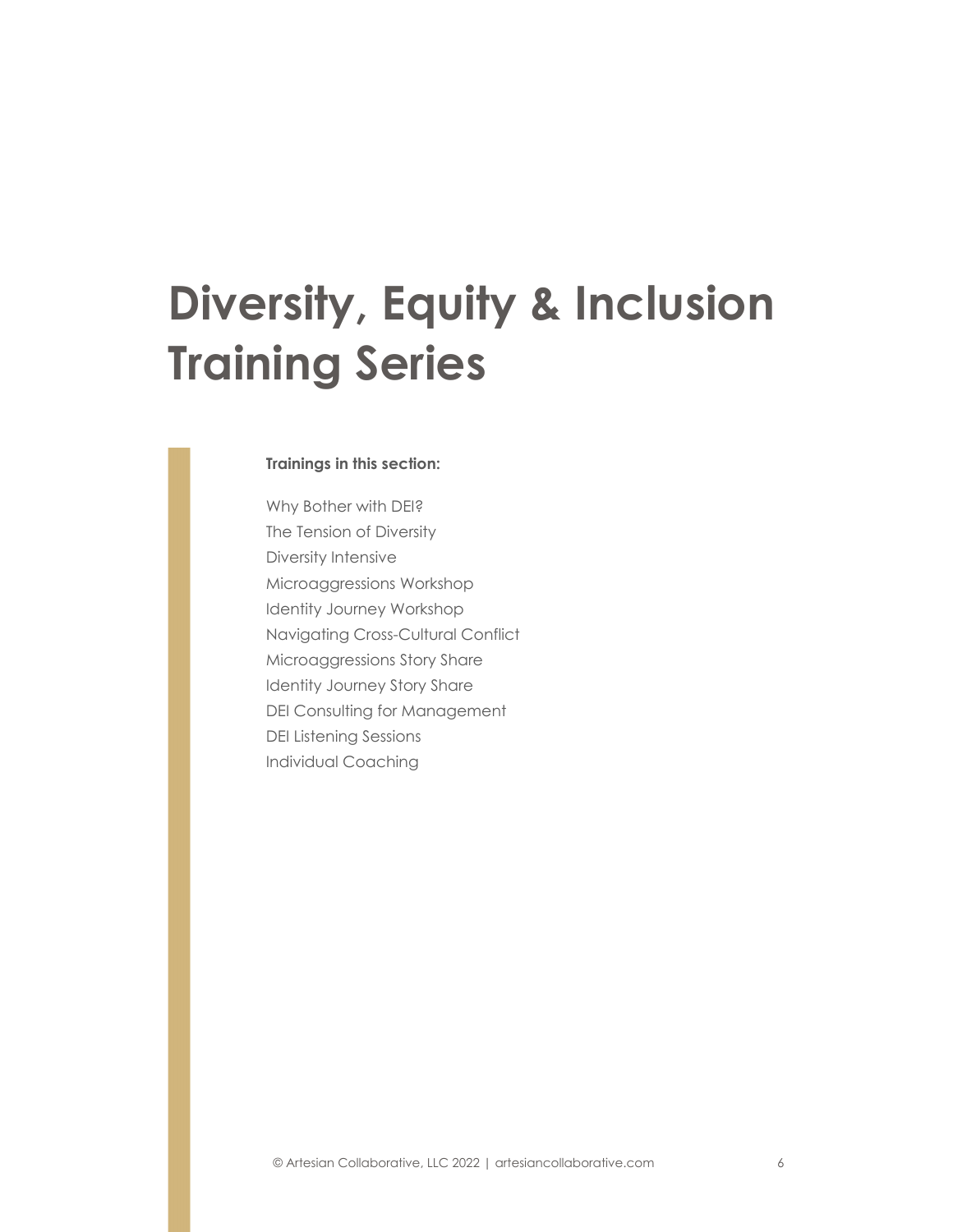## **Diversity Training Done Differently**

Engaging in DEI work feels risky. But it's also essential for creating the psychological safety required to build healthy, successful and productive teams.

Trainings about diversity tend to revolve around what not to do or say. The advice may be sound, but employees often leave these experiences feeling disconnected, angry, misunderstood or afraid of making a misstep in their interactions with colleagues. While there are a number of DEI suppliers and products available, we believe many diversity workshops leave out three essential components:

**1. Validating the inherent value in** *every* **participant's identity.**

Everyone's story and experience is important and honoring each person's perspective is the best way to help people fully engage in uncomfortable but necessary conversations.

**2. Preparing individuals to anticipate discomfort.**

Whether our differences are related to culture, gender, race or ethnicity, class, sexuality, politics or religion, *it's normal to experience discomfort* when faced with conflicts around diversity. Instead of allowing conflict to shut us down, we work to harness it for good.

**3. Providing a framework for ongoing diversity and inclusion work.**

Issues of identity are deeply personal and teams need a guiding framework to help engage these topics in the workplace. We believe that teams who regularly step into the risk of authentic engagement can disrupt the status quo and create an environment that tolerates discomfort, celebrates differences, and invites employees to bring the best of themselves to work.

In our *Diversity, Equity & Inclusion Training Series*, we aim to first address the fundamental sources of conflict that are causing tension within our teams and then practice skills to move toward greater trust and growth. This training series follows a three part developmental pathway: Starting Point, Skills for the Journey, and Strength for the Long-Haul. Explore the workshops listed and find what best fits the needs of your organization. Whether you're farther along on the DEI journey or just starting out, we're excited to help you take the next steps.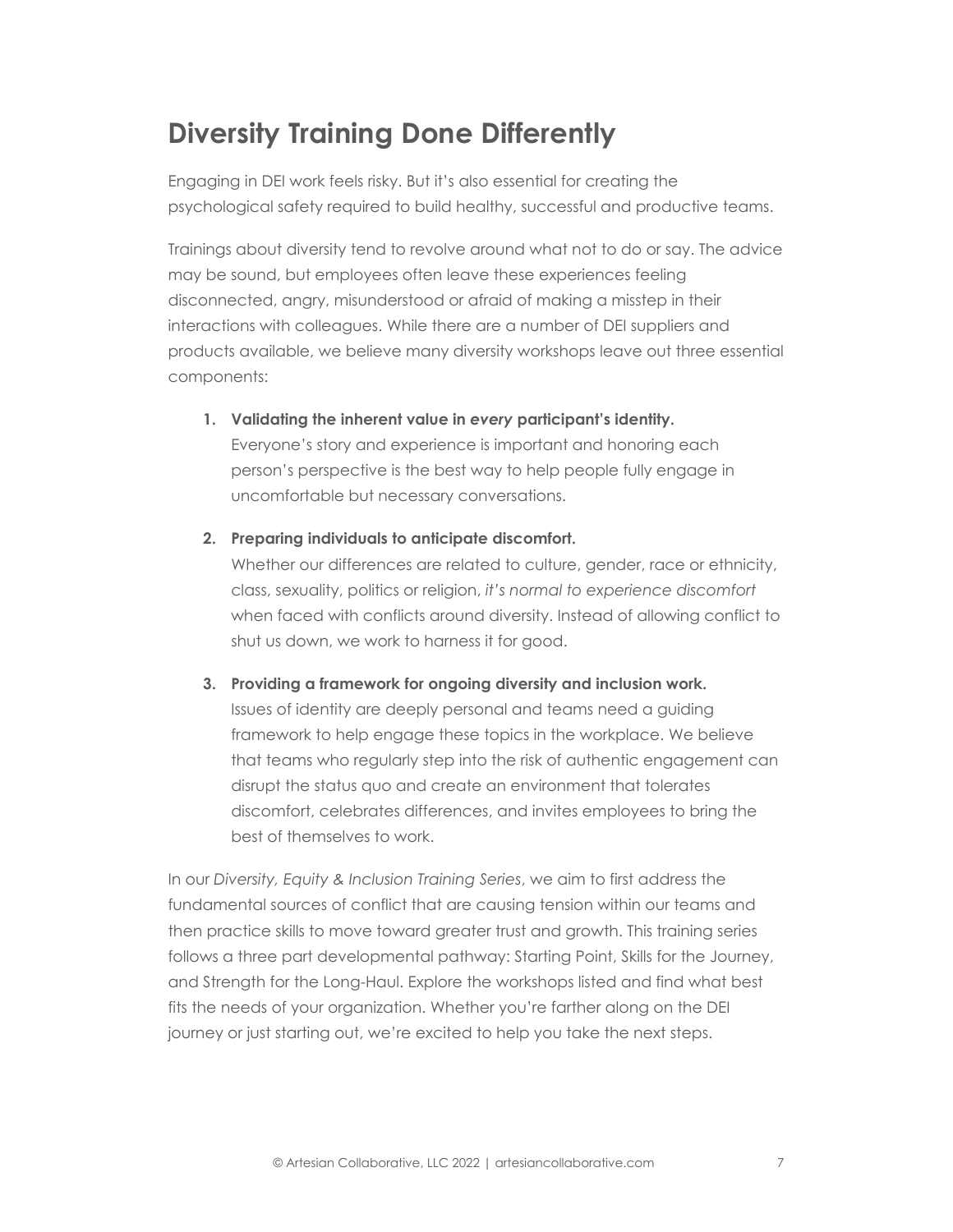# **Starting Point\***

*\*We'll begin by laying a foundation for understanding the emotional side of DEI. Consider choosing at least one training from this section before moving on to* Skills for the Journey.

#### **Why Bother with DEI?**

Talking about diversity, equity and inclusion can cause discomfort or even outright resistance. We'll help participants begin to identify the emotions that keep them stuck and share why DEI work is essential for the success of our organizations.

Concepts & Skills Addressed

- Introduction to DEI
- Internal Barriers to DEI
- Cost of Ignoring Diversity



## **The Tension of Diversity**

Tension is normal when addressing equity and inclusion. This reflective, 3-hour webinar goes beyond the basics of diversity to unearth the underlying emotional barriers that keep us stuck.

Concepts & Skills Addressed

- Understanding Self
- **•** Identity Awareness
- Naming Microaggressions
- The Tension of Privilege



#### **Diversity Intensive**

This in-person workshop expands on the concepts presented in our Tension of Diversity training by providing space for experiential learning and discussion. Customizable for your team.

*Tension of Diversity* skills plus:

- **•** Group Discussion
- Team Learning
- **•** Interactive Experiences

 $\bigcirc$  1-2 Days **als** In Person **888** 12-50 Participants *BB* Ideal for Management Level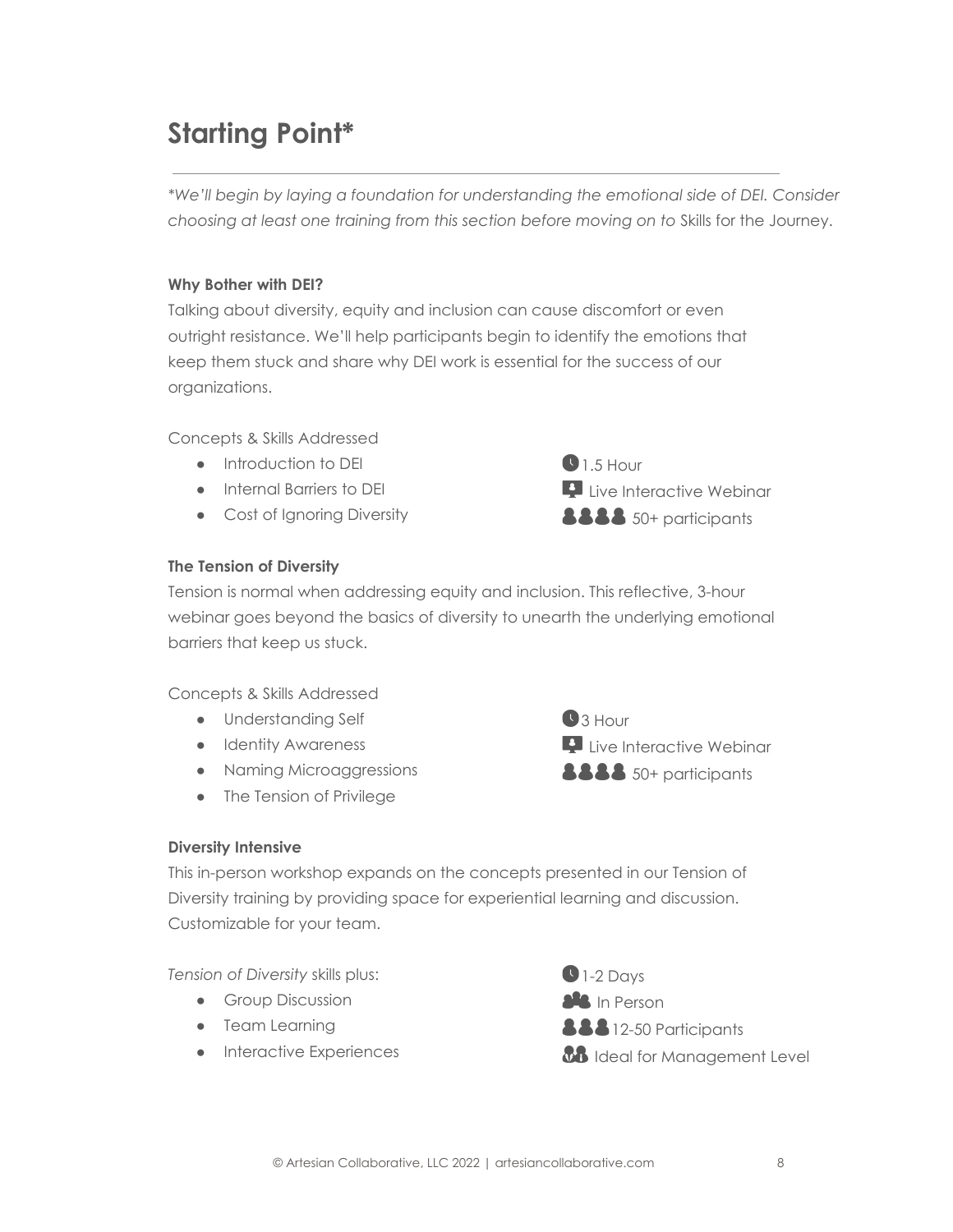## **Skills for the Journey**

#### **Microaggressions Workshop**

Learn intervention skills to effectively address workplace microaggressions that arise from unconscious bias. These skills reduce harm for the aggressed while fostering growth and connection for all parties involved.

Concepts & Skills Addressed

- Acknowledging Bias
- Intervention Skills
- Bias Harm Reduction

#### **Identity Journey Workshop**

Our identities change over time. In this workshop we'll explore psychological models of identity development that give us a framework to better understand ourselves and those around us.

#### Concepts & Skills Addressed

- Identity Development
- Owning Our Stories
- Understanding Others
- Practicing Empathy

#### **Navigating Cross-Cultural Conflict**



**Live Interactive Webinar 8888** 50+ Participants

 $2$  Hour

Cultural differences can bring up conflicts that derail our relationships. This training will help us emotionally prepare for conflict before it occurs and successfully navigate it when it does.

Concepts & Skills Addressed

- Bias Under Stress
- Preparing for Conflict
- Conflict Resolution
- **•** Embracing Vulnerability

 $0.5$  Hour **Live Interactive Webinar 8888** 50+ Participants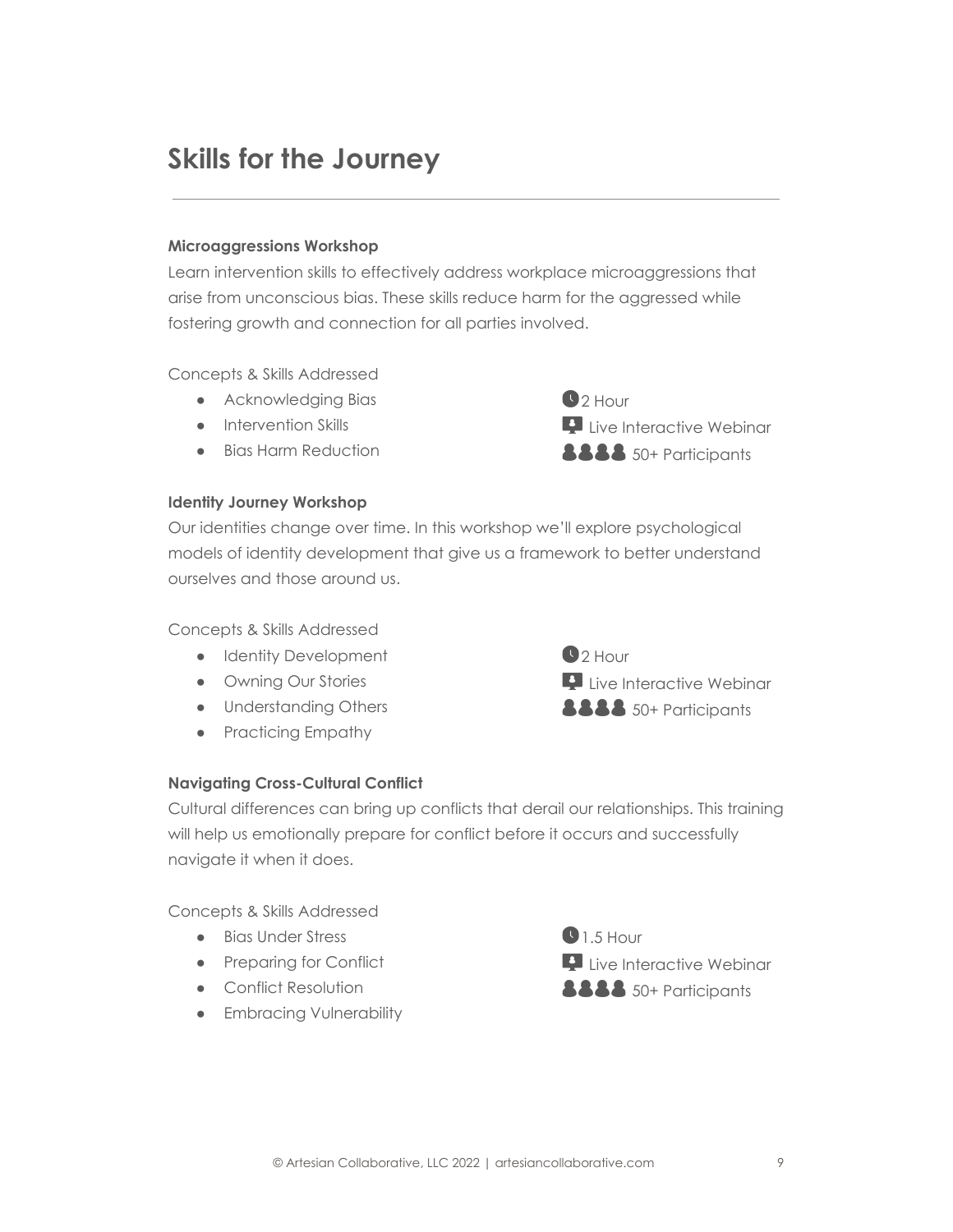## **Strength for the Long-Haul**

## **Microaggressions Story Share**

*Practice turns skills into lifelong habits. In this 4-week series we'll practice listening and responding to each participant as they share their experiences with microaggressions. (Prerequisite: Microaggressions Workshop)*

Concepts & Skills Addressed

- Microintervention Skills
- Active Listening
- Productive Dialogue



#### **Identity Journey Story Share**

*It takes practice to become the kind of leaders who can navigate tense moments confidently. We'll guide your team in the moment to remain present and respond as each participant shares about their journey toward racial awareness. (Prerequisite: Identity Journey Workshop)*

Concepts & Skills Addressed

- Identity Self-Exploration
- Active Listening
- Productive Dialogue



#### **DEI Consulting for Management**

Meet with our lead trainer and Psychologist for in-depth consultation to address particular DEI issues that your company or organization is facing.

Concepts & Skills Addressed

- Addressing Conflict
- Employee Care
- **•** Pursuing Equity
- Crisis Management



*\*The group sizes for these sessions are intentionally small to foster an environment for in-depth skills practice that invites all participants to fully engage. Depending on availability, we may be able to run several cohorts simultaneously.*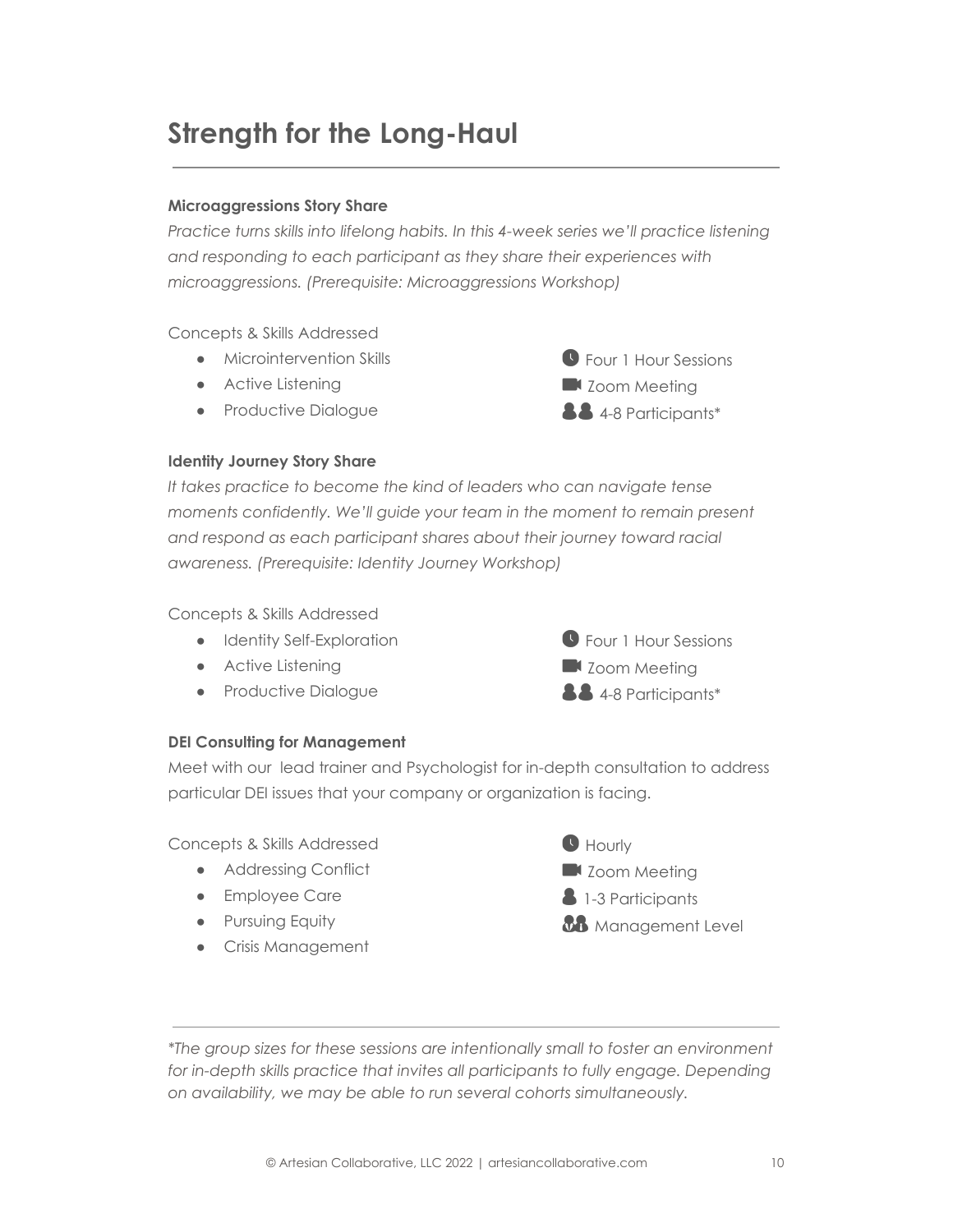## **DEI Listening Sessions**

One of our team members will facilitate a dialogue session about a tense or challenging situation your team has been facing. Our goal is to create a safe space for team members with concerns to feel heard, while encouraging mutual understanding and a shared commitment to meaningful change.

Concepts & Skills Addressed

- Active Listening
- Conflict Management
- **•** Emotion Regulation
- Restorative Practices



#### **Individual Coaching**

Our therapists are available to provide one-on-one coaching to develop your leadership skills while exploring your own identity and the diverse identities of those you lead. Coaching is different from therapy and focuses on the development and implementation of strategies to reach your goals.

**O** Hourly

**Zoom Meeting 3** 1 Participant

© Artesian Collaborative, LLC 2022 | artesiancollaborative.com 11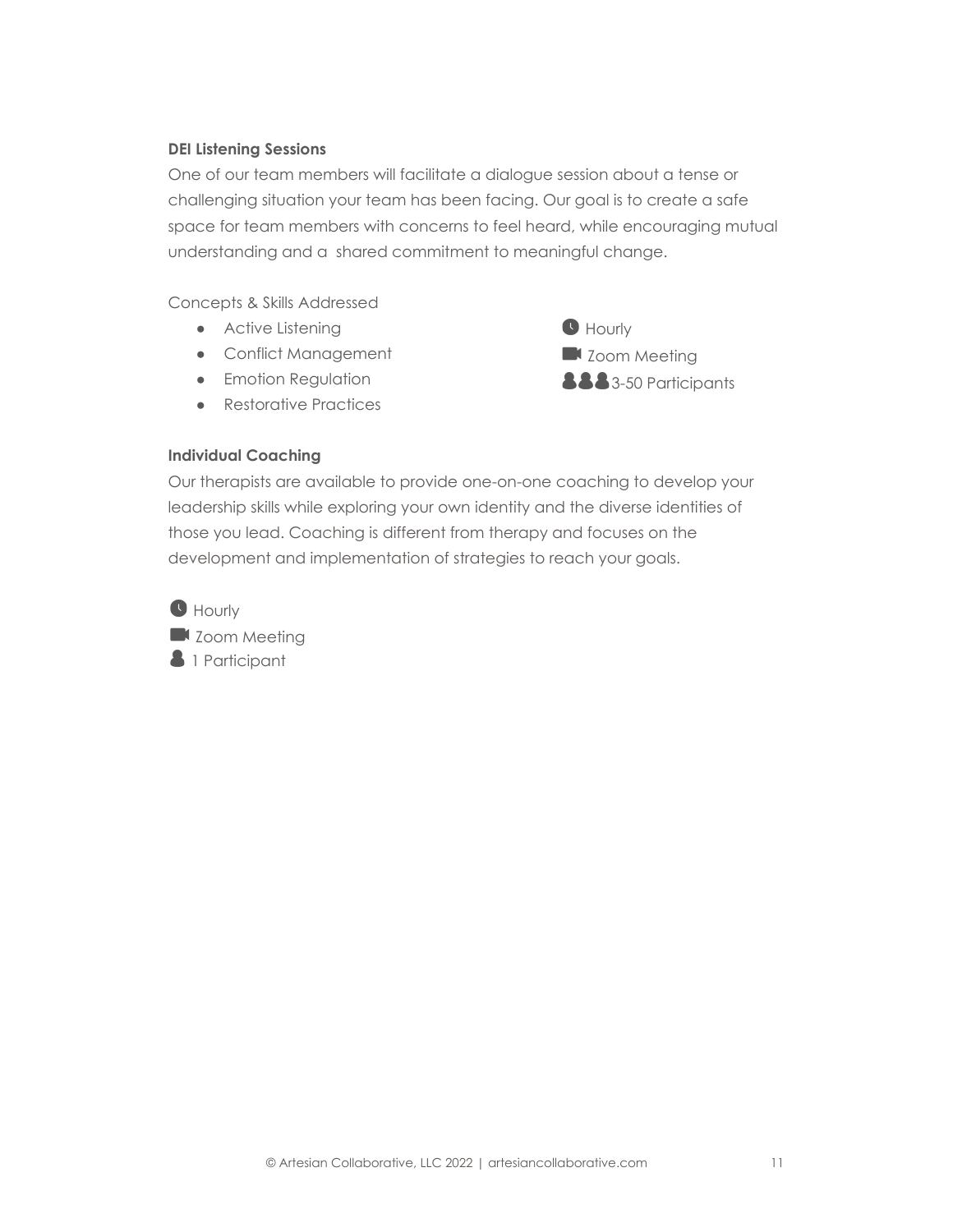# **Stress Management Training Series**

#### **Trainings in this section:**

Stress Management in Uncertain Times Burnout & Imposter Syndrome Stress Management Intensive Stress Management Skills Series Advanced Stress Management Series Consulting for Management Individual Coaching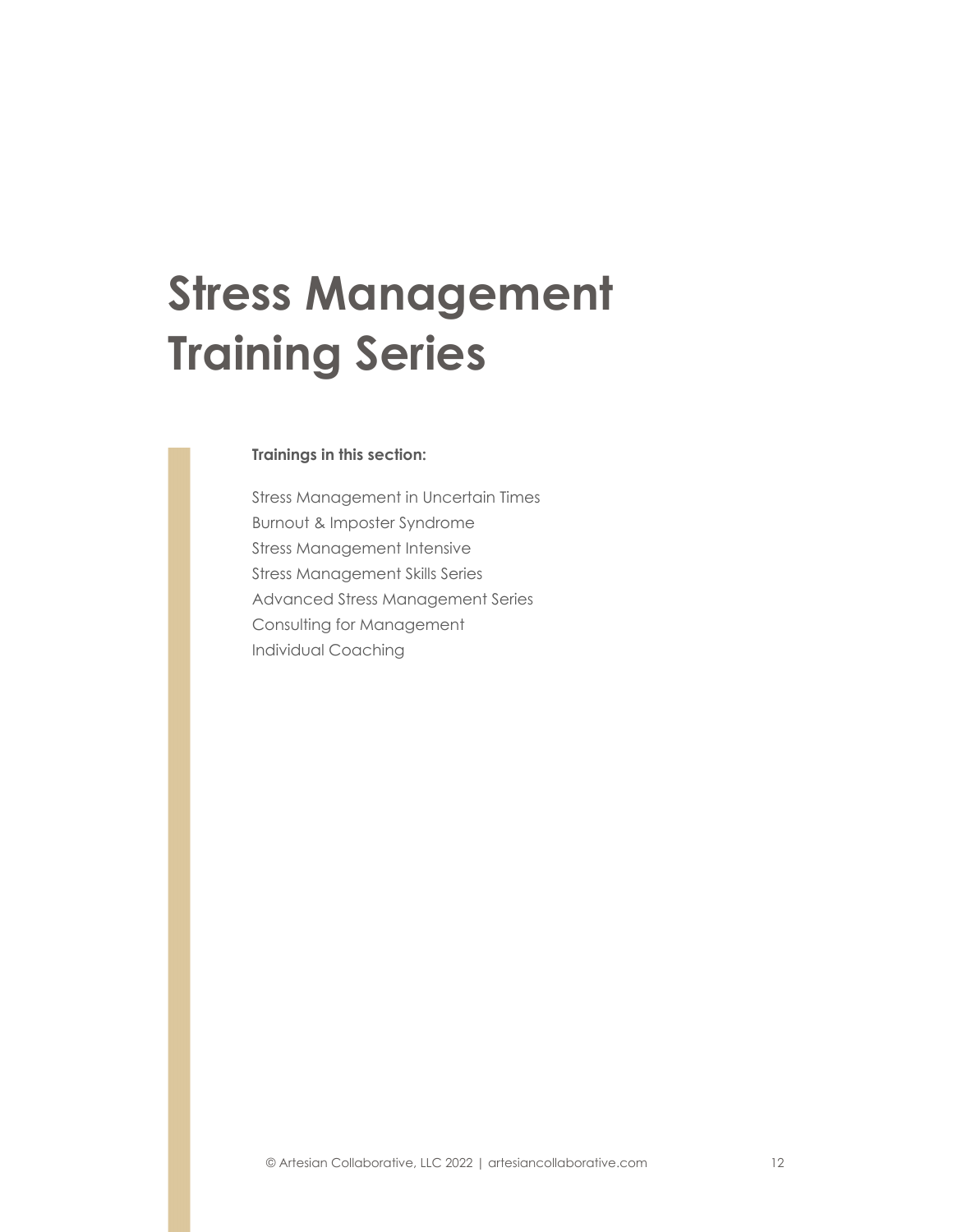## **Now is the time to focus on mental health.**

We'd love to be able to wave a magic wand and eliminate stress from our lives. The bad news: there's no such magic wand. We can't simply get rid of stress*.* The good news: we already have the power within ourselves to navigate stress effectively and we can learn the skills to prepare for it.

Throughout our Stress Management Training Series, our professional therapists will use methods derived from clinical, developmental and behavioral psychology to help participants examine the sources of stress in their lives while learning how to effectively deal with stress when it comes.

## **Together we will…**

- Explore the fundamentals of stress management.
- Learn to recognize the impact stress and pressure play in our emotional functioning, our leadership and our workplace culture.
- Establish a foundation of safety that empowers participants to engage in values-based actions as they pursue workplace objectives with their teams.
- Build a culture of care through learning skills that benefit the team as well as the individual, helping everyone do their best work.
- Examine the pressures and tensions that inhibit collaborative relationships.

This training series follows a three part developmental pathway: Starting Point, Skills for the Journey, and Strength for the Long-Haul. Explore the workshops listed below and find what best fits the needs of your organization.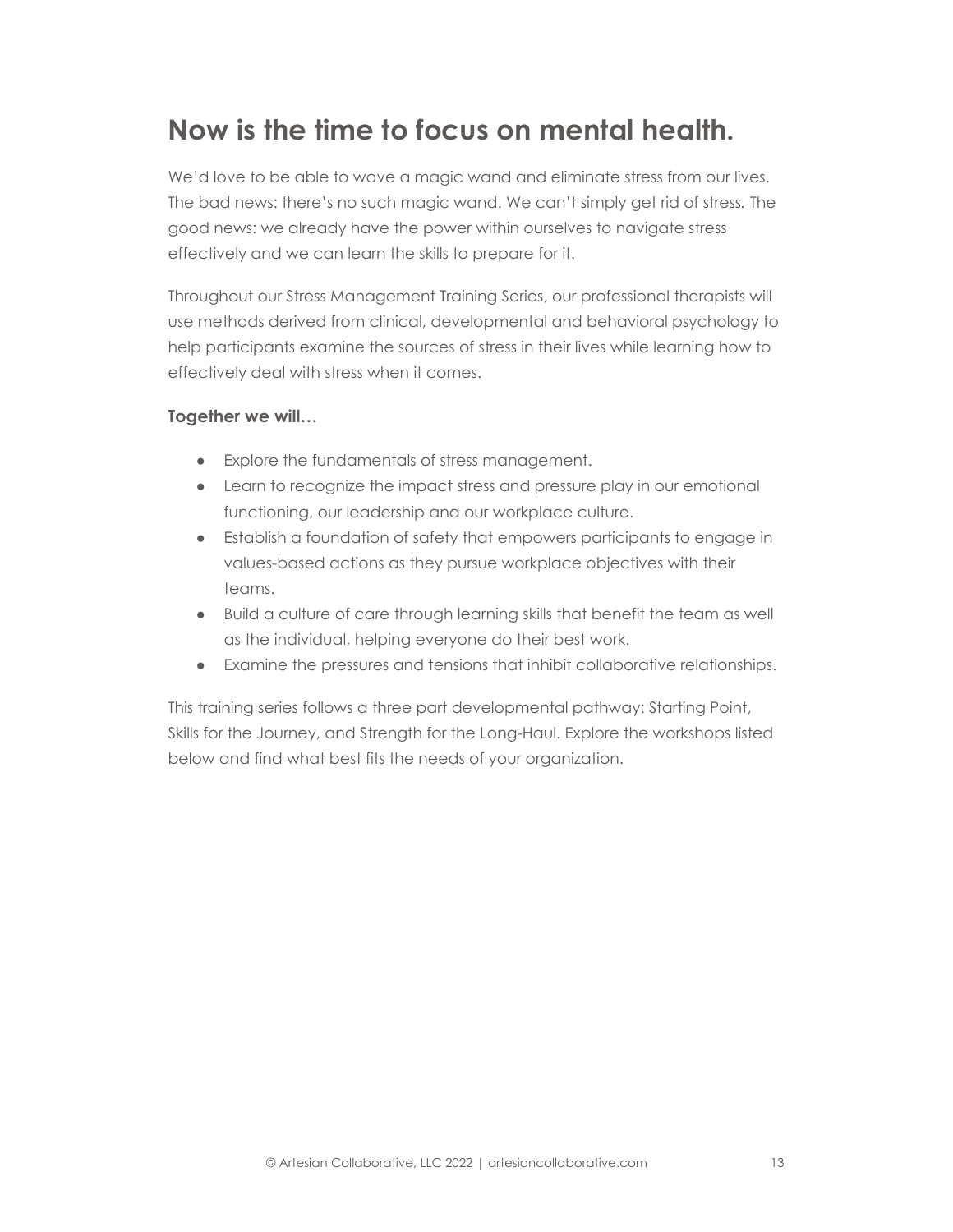# **Starting Point**

#### **Stress Management in Uncertain Times**

This discussion-based seminar will help your team examine the emotional impact of destabilizing events, such as external societal challenges, grief and organizational disruptions.

Concepts & Skills Addressed

- Communal Care
- Identifying Stressors
- Processing Emotions

## **Burnout & Imposter Syndrome**

Many of us are more insecure about our work than we realize. Together we'll explore the stress that *Imposter Syndrome* causes and how it can increase our risk of burnout.

Concepts & Skills Addressed

- Imposter Syndrome
- Understanding Emotions
- Burnout Prevention

 $2$  Hour **Live Interactive Webinar 8888** 50+ participants

**Live Interactive Webinar**  $888$  50+ participants

 $\bigcirc$  1 Hour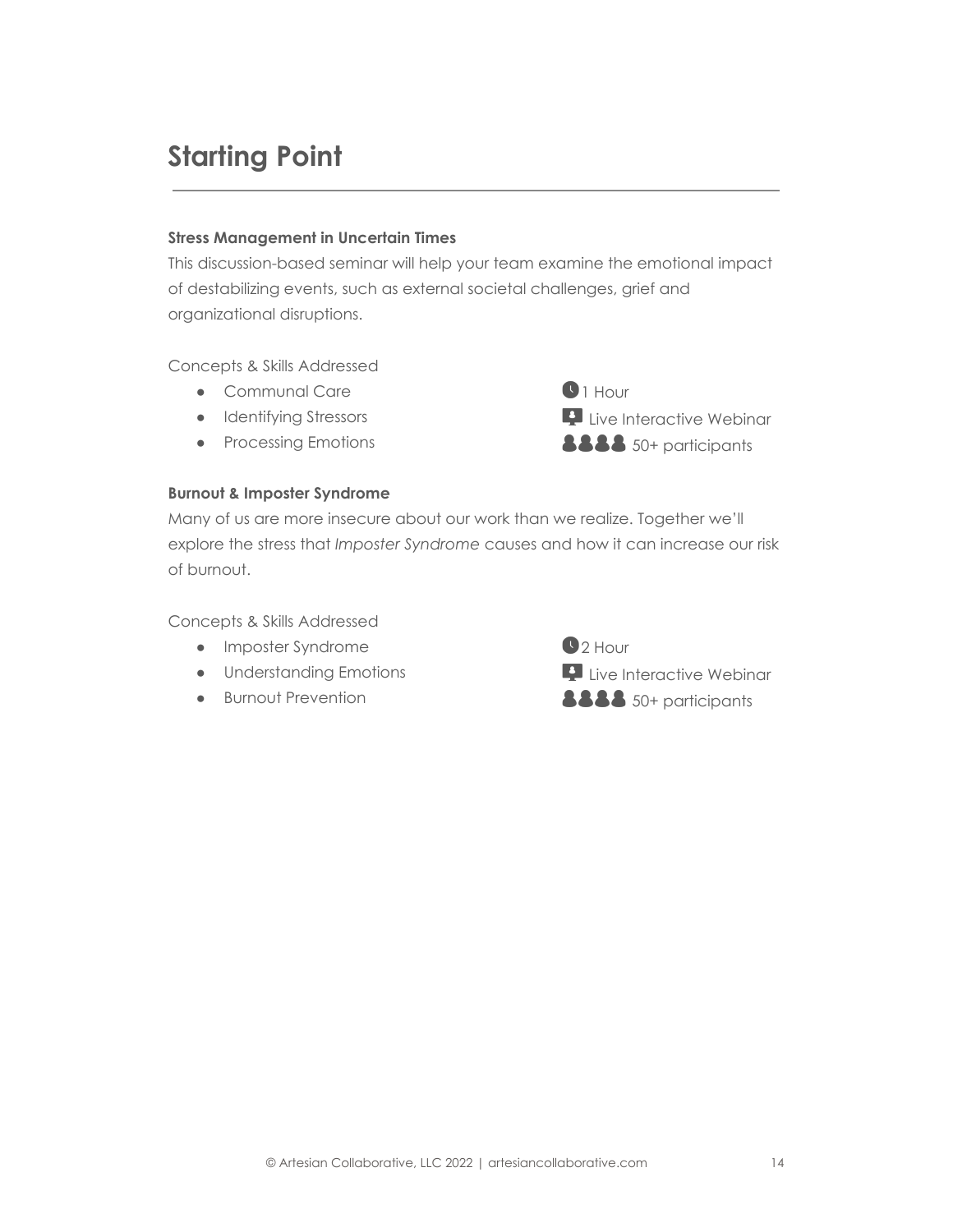## **Skills for the Journey**

#### **Stress Management Intensive**

This workshop gives an overview of the *4 Key Stress Management Skills* that we have found most effective in our therapy work. We will examine how stress impacts our minds, our bodies, our relationships and our work.

Concepts & Skills Addressed

- Impact of Stress
- Reducing Stress
- Self Care
- Mental Calm

#### **Stress Management Skills Series**

 $2$  Hour **Live Interactive Webinar 8888** 50+ Participant

This series provides an in-depth look at each of the *4 Key Stress Management Skills* with opportunities for live practice, coaching, and at-home exercises between sessions. While we offer this material in a one-time intensive training (previous) this 4 session format is especially effective for helping participants form habits that lead to sustainable change.

Session 1: Impact of Stress Session 2: Stress in Our Bodies Session 3: Stress in Our Environment Session 4: Mental Calm

Stress Intensive plus...

- At-Home Practice
- Skills Coaching
- **•** Group Learning



*\*The group sizes for these sessions are intentionally small to foster an environment for in-depth skills practice that invites all participants to fully engage. Depending on availability, we may be able to run several cohorts simultaneously.*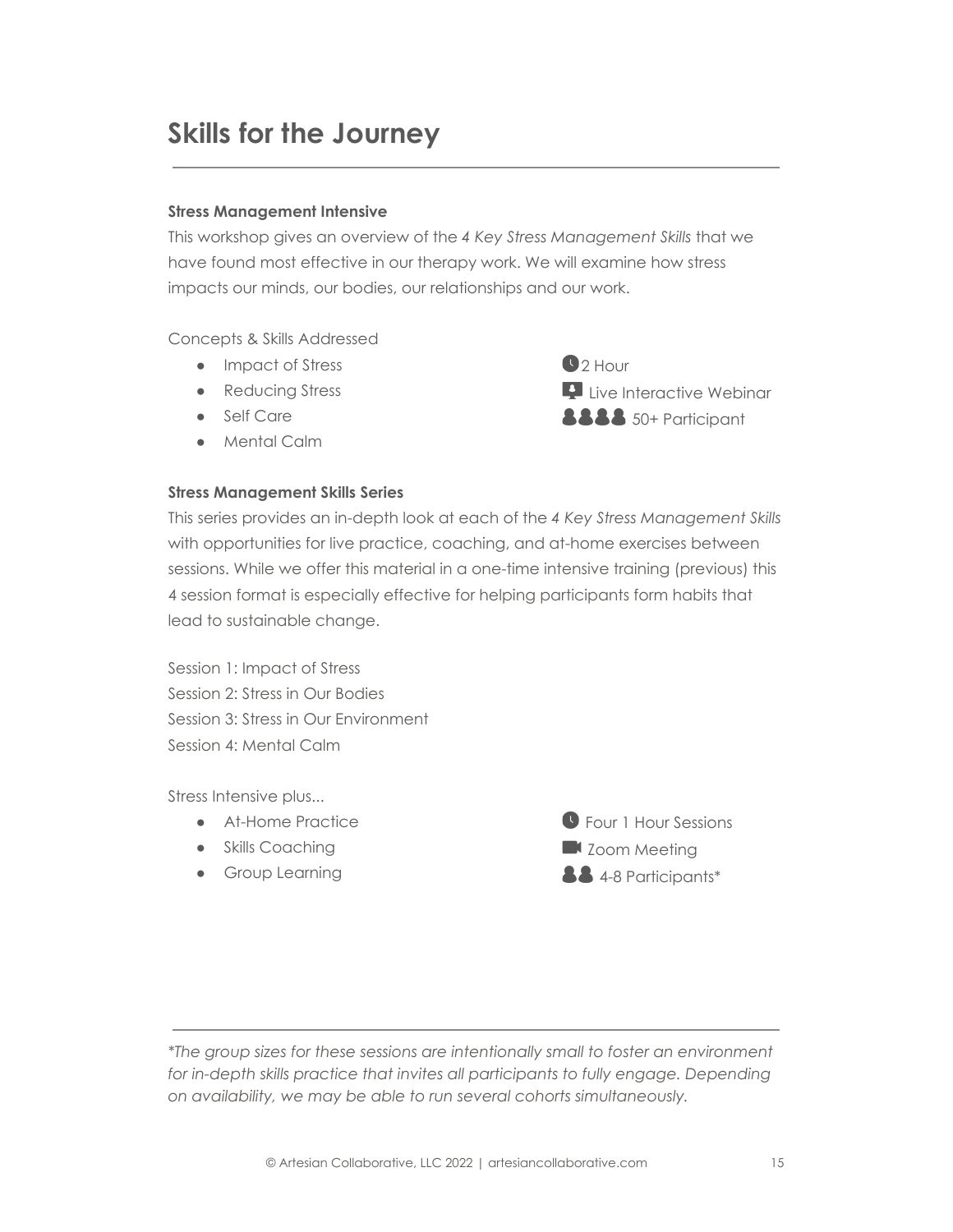## **Strength for the Long-Haul**

#### **Advanced Stress Management Series**

This course equips leaders with skills to stay grounded as they guide their teams through stressful moments. Participants will learn strategies to tolerate increased stressors, deescalate tense interactions and re-center amidst chaotic situations.

Session 1: Strengthening Distress Tolerance Session 2: Checking In vs. Checking Out Session 3: Radical Acceptance Session 4: Active Participation

Concepts & Skills Addressed

- Stress Tolerance
- Deescalating Tension
- Leading in Stress



#### **Consulting for Management**

Meet with our lead trainer and Psychologist for in-depth consultation to address particular stress management issues that your company or organization is facing.

Concepts & Skills Addressed

- Assessing Culture
- Employee Care
- Organizational Health
- Culture Development



## **Individual Coaching**

Our therapists are available to provide one-on-one coaching to aid personal performance and satisfaction at work. Coaching is different from therapy and focuses on the development and implementation of strategies to reach your goals.

**O** Hourly **Zoom Meeting 4** 1 Participant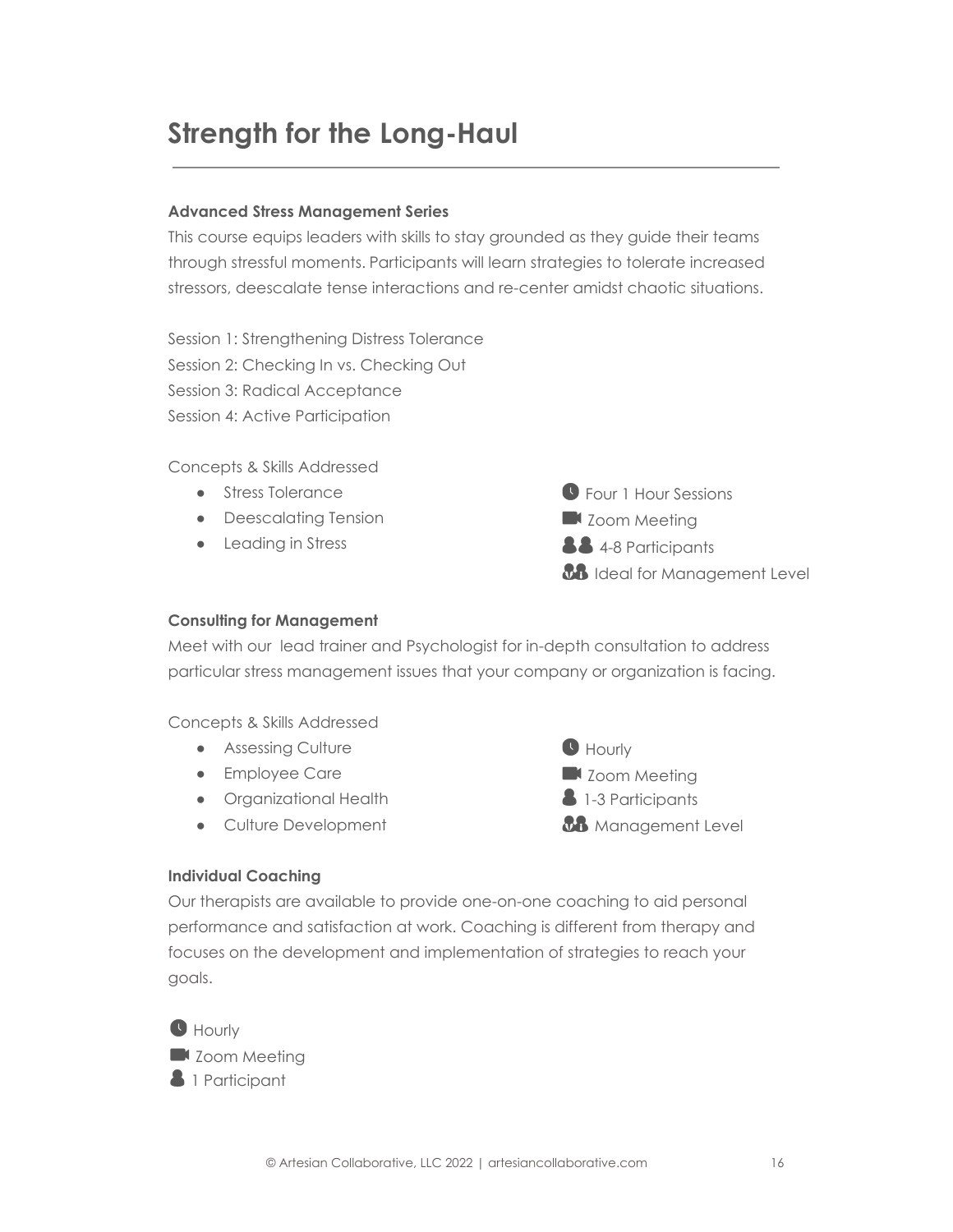# **Relational Leadership Training Series**

#### **Trainings in this section:**

Bringing Your Emotions to Work Equipping Relational Leadership Emotional Core Strength Intensive Emotional Core Strength Series Emotional Health Consulting for Management Individual Coaching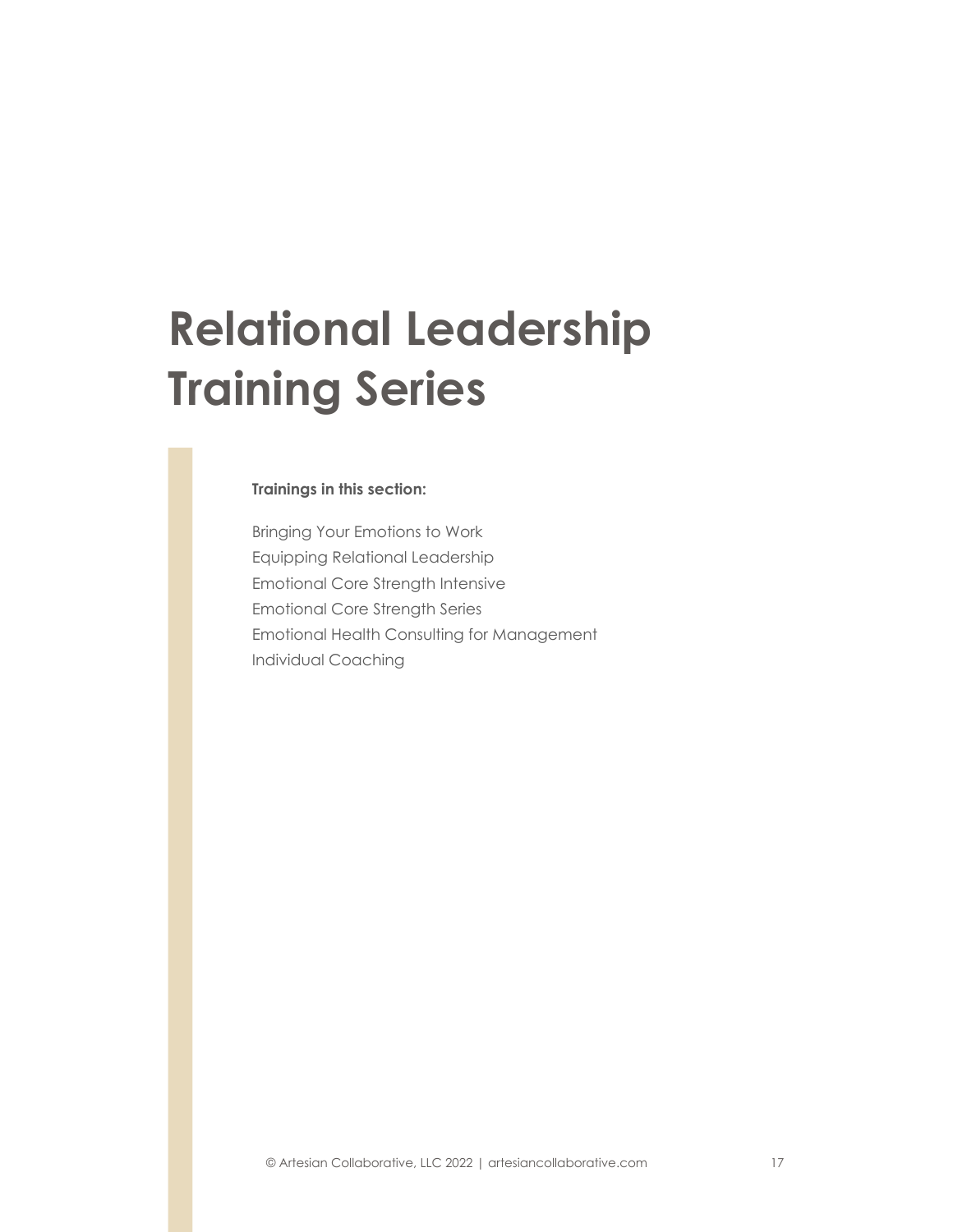## **Your** *people* **are more important than ever.**

Sometimes it seems that leadership would be so much easier if it just didn't involve *people.* We might be experts in our work field, but many of us don't feel like we have the expertise to navigate the emotional and relational dynamics of guiding our teams. Becoming an effective leader means intentionally building our emotional and relational intelligence so we can connect to the shared values that will equip our teams to thrive. As we learn to listen to our emotions and respond to them, they can help us tackle the big problems that hinder us and those we lead.

Our Relational Leadership Training Series draws from clinical, developmental and behavioral psychology to help participants learn to identify emotions and make them useful for positive change. We're excited to share the best of what we've learned from years of working with therapy clients.

#### **Together we will…**

- Learn frameworks for identifying and responding to our emotions and the emotions of others.
- Practice skills for emotional regulation.
- Identify our core values and move toward integrating them with our daily life and work.
- Discuss and practice how to lead your people and teams with relational and emotional awareness.
- Develop emotional intelligence in our personal lives and in our leadership roles.

This training series follows a three part developmental pathway: Starting Point, Skills for the Journey, and Strength for the Long-Haul. Explore the workshops listed below and find what best fits the needs of your organization.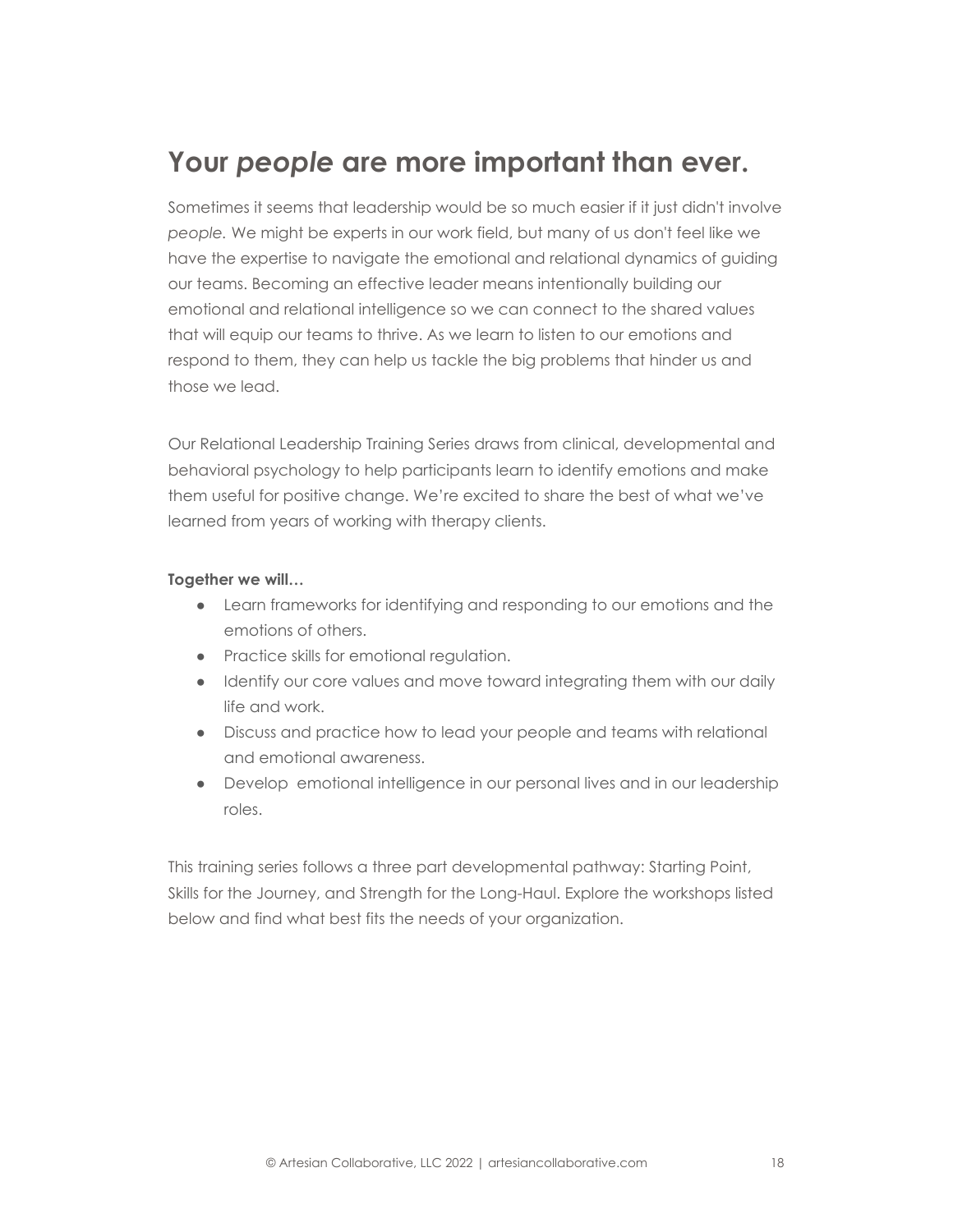## **Starting Point**

#### **Bringing Your Emotions to Work**

This training strengthens emotional intelligence by helping you understand the purpose of emotions and basic skills for regulating them. We'll learn to start translating what our emotions are communicating to us and how they can help us achieve our goals at work.

Concepts & Skills Addressed

- Internal Awareness
- **•** Emotional Regulation
- Presence & Engagement



#### **Equipping Relational Leadership**

Together we'll learn more about the social and relational dynamics that can build up our teams or tear them down. We will also practice skills to identify areas of growth for your organization and chart steps to build a healthy corporate culture.

Concepts & Skills Addressed

- Seeking Understanding Engaged Listening
- Navigating our Many Roles
- Organizational Culture
- Burnout Prevention

 $2$  Hour **Live Interactive Webinar 8888** 50+ participants *BB* Ideal for Management Level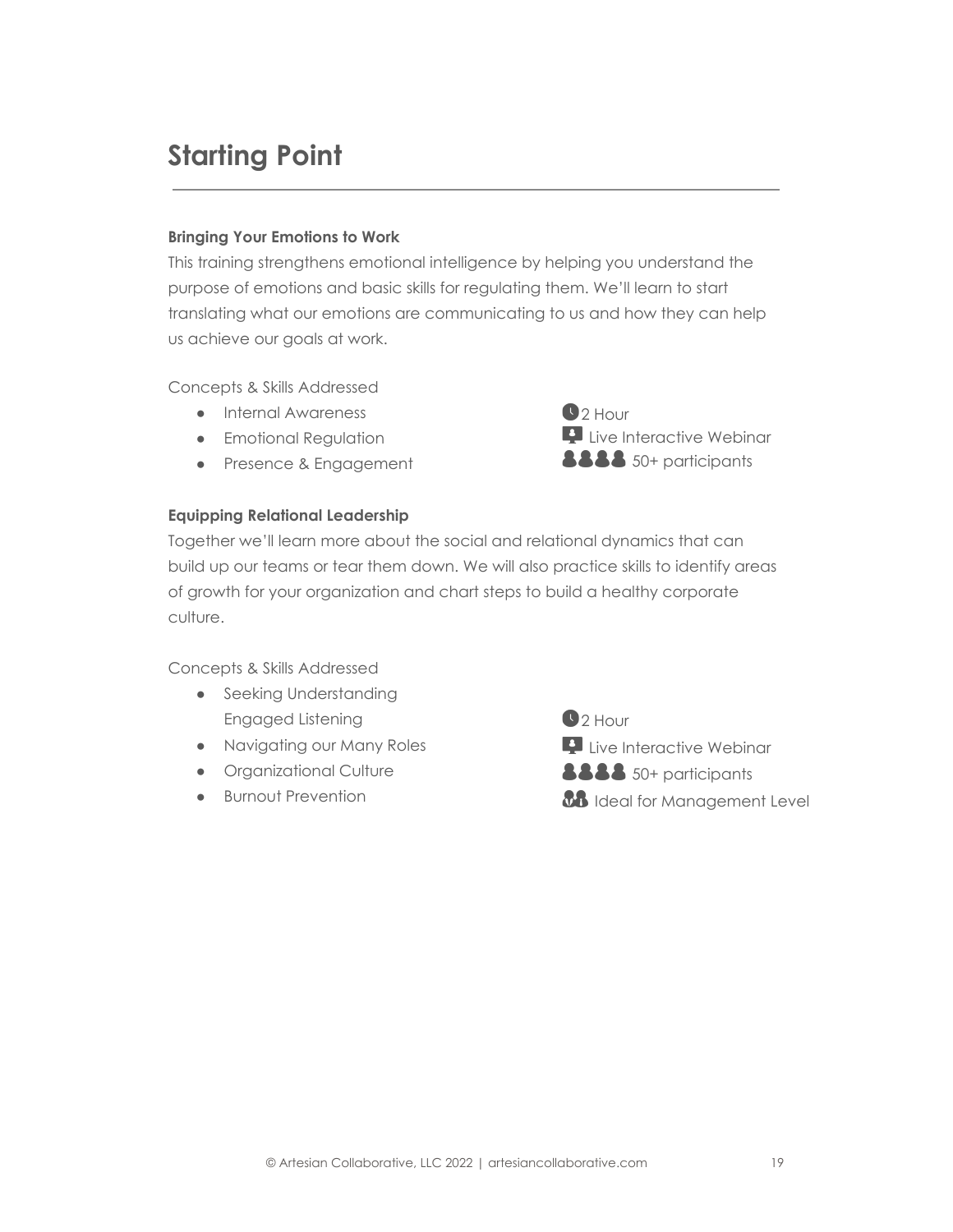## **Skills for the Journey**

#### **Emotional Core Strength Intensive**

This workshop focuses on uncovering the values and beliefs that help you maintain your balance as you navigate through your varied roles, personal and professional. We'll practice skills to incorporate these values into our daily lives and work.

Concepts & Skills Addressed

- Personal Core Values
- Values Integration
- Internal Conflict
- Intentional Living

 $22$  Hour **Live Interactive Webinar 8888** 50+ Participants

## **Emotional Core Strength Series**

This series provides an in-depth look at each of the concepts addressed in our *Emotional Core Strength Intensive* with opportunities for live practice, coaching, and at-home exercises between sessions.

Session 1: Values-Based Life Session 2: The Tension of Living Well Session 3: Priorities & Value Conflicts Session 4: Developing an Internal Compass

Core strength intensive plus…

- At-Home Practice
- Skills Coaching
- **•** Group Learning

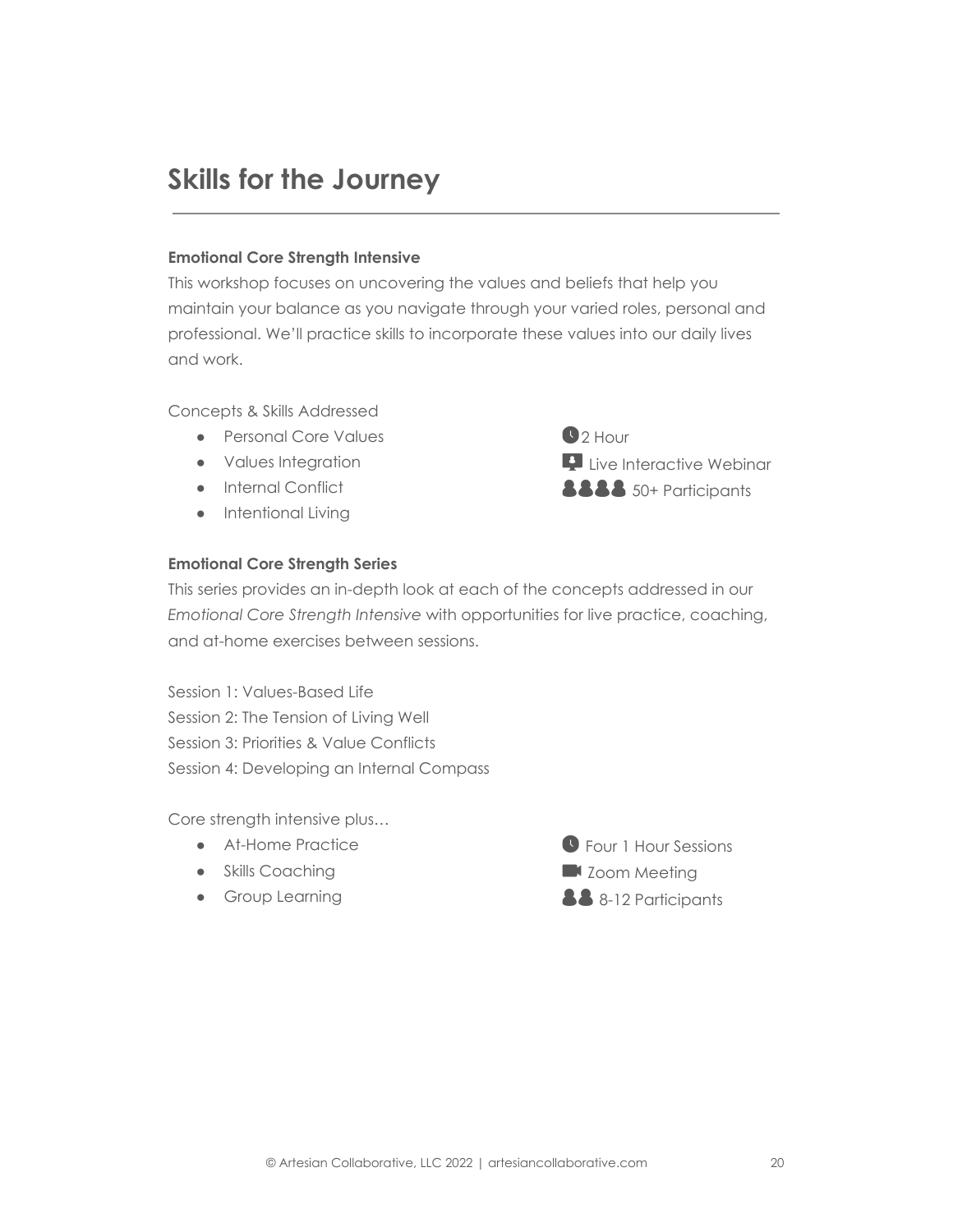## **Strength for the Long-Haul**

## **Emotional Health Consulting for Management**

Meet with our lead trainer and Psychologist for in-depth consultation to further develop a culture of relational leadership and emotional health within your organization.

Concepts & Skills Addressed

- Assessing Culture
- Employee Care
- Organizational Health
- Culture Development



#### **Individual Coaching**

Our therapists are available to provide one-on-one coaching to aid personal performance and satisfaction at work. Coaching is different than therapy and focuses on the development and implementation of strategies to reach your goals.

**Hourly Zoom Meeting 1** Participant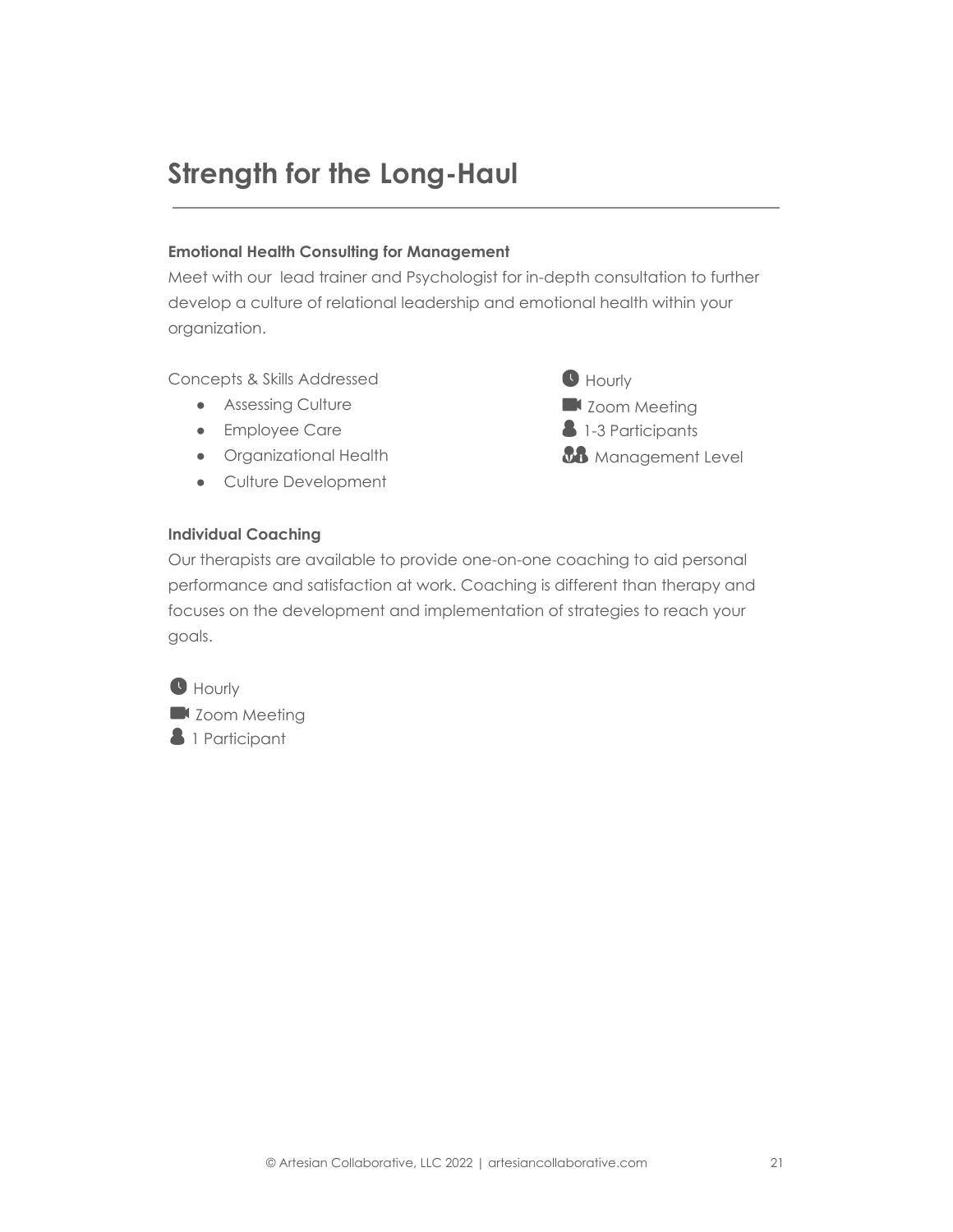## **Past Clients**

Capital One Retail and Banking Division | McLean, VA Capital One Tech Diversity, Inclusion Belonging Team |McLean, VA ClinicalMind |San Francisco, CA/New York, NY The ARK Youth Mentoring Program |Chicago, IL Universal Steel |Lithonia, GA By The Hand |Chicago, IL Anthem Church |Chicago, IL Safe Families |Chicago, IL The Field School |Chicago, IL Carpe Ventus |Chicago, IL University of Illinois Foundation | Chicago, IL Premiere Systems |Chicago, IL Tradewater | Chicago, IL Chiefs for Change | Washington DC Spark Microgrants | East Africa, US, UK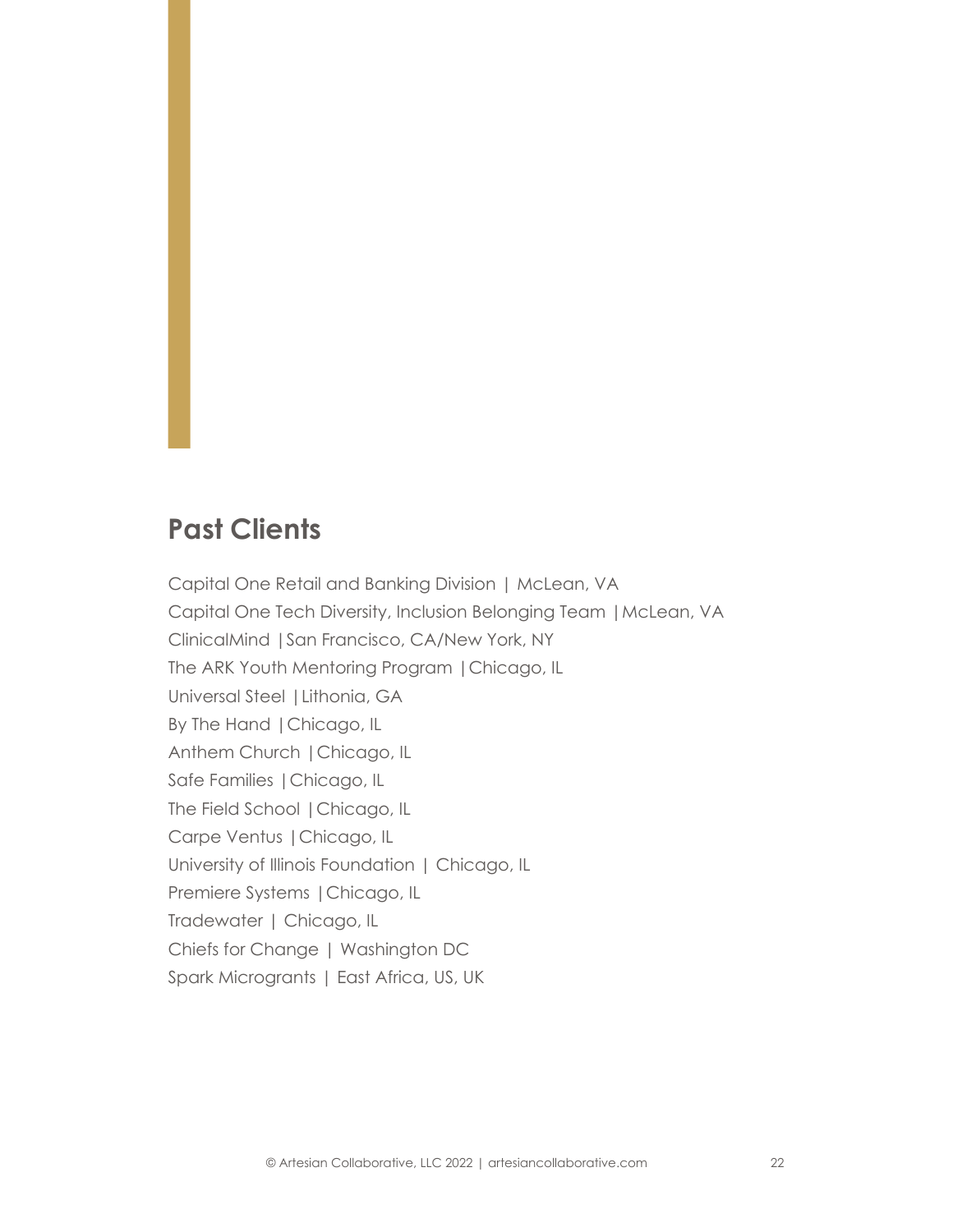## **Participant Feedback**

"I could not have been more pleased with this training. As a growing and thriving company it is so important to me that we maintain a positive and supportive team culture. This went a long way in helping to increase team members' awareness of how our own life experiences, ethnic identity and race can really impact how we view things. It brought a much greater understanding of each other and did it in a way that everyone could feel good. Thank you!"

"Going into the training, I thought that I would be made to feel guilty for the privileges I have been afforded throughout my life based solely on my appearance and the life situation that I was born into. After, I felt like the cultural and personal identity I have developed over my lifetime was validated by the facilitators as well as the other participants. I found a safe space to talk about my experiences, both negative and positive without the fear of having these experiences devalued by others."

"Every aspect of this session was well done, thoroughly enjoyed the interaction with people I thought I knew! Fun, informative, and empowering!"

"The initial session was very helpful in not only equipping us to help others, but provided us with an opportunity to get to know each other. I got to know something(s) about so many different people in such a short time."

"I found the inventories, checklists, surveys, and identity cycles to be very helpful and informative. They required systematic reflection about ethnic identity. For me this meant naming assumptions and behaviors that are unconscious and often unseen. I found the tools provided to be a good way to see things clearly and move forward."

"I loved the initial interactive exercise to get us thinking, chatting and out of our comfort zones. Ethnic Identity and Microaggressions was so challenging and in that sense very helpful too."

"There were many moments in this workshop that turned out to be surprisingly insightful and revelatory. I thought the Identity Development session was very helpful because it caused me to think about my values in some areas and lack thereof in others and how it all connects to either what I was taught growing up or the examples I saw. I also enjoyed working in the group discussing and categorizing microaggressions."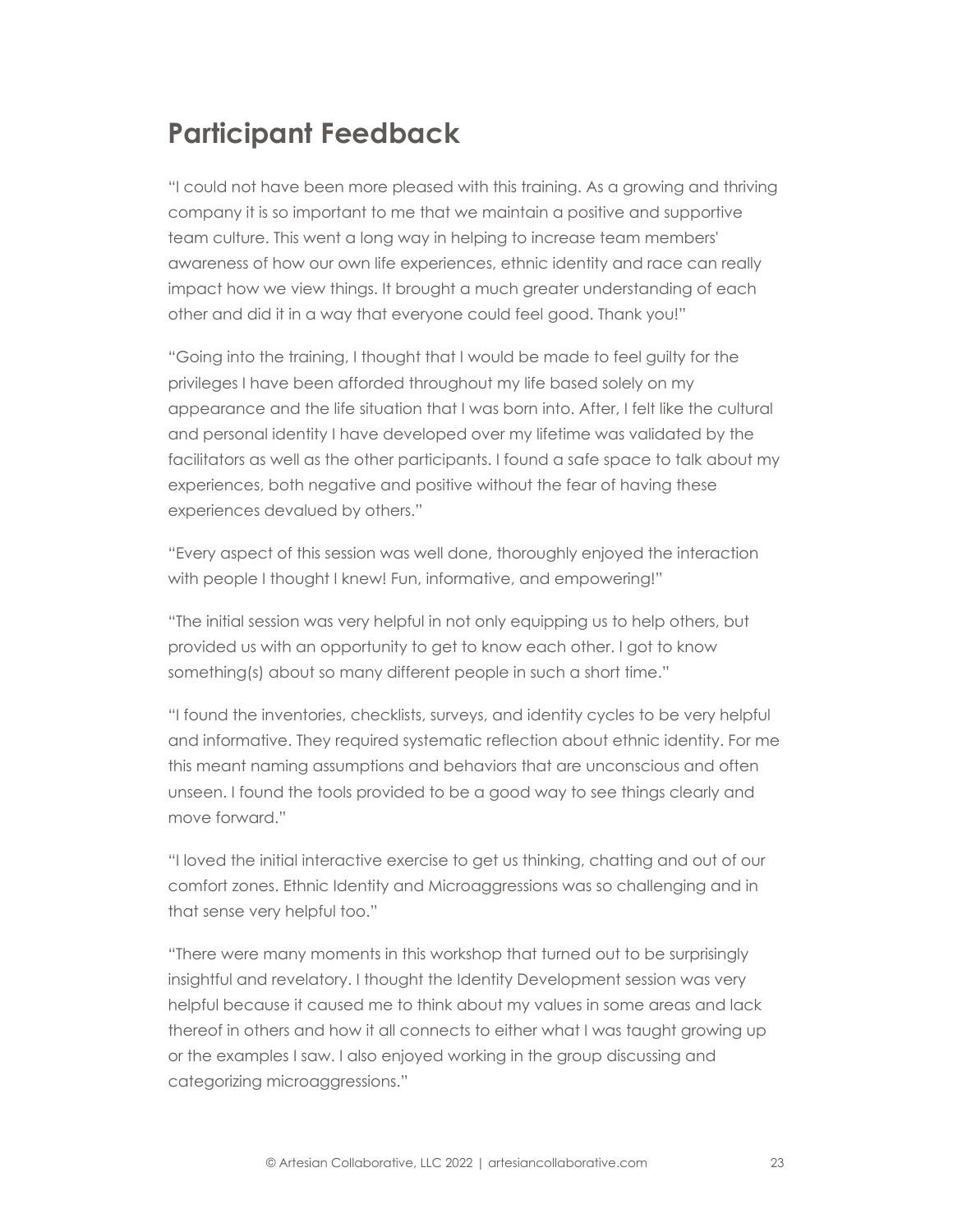# **FAQ**

#### **How do you differ from other market providers?**

Many corporate training programs focus on communicating information about diversity, mental health and wellness. We take the fundamentals of psychological practice to help get at the root of problems that hold us and our teams back. We've found that the main barrier to change is not a lack of information, but rather tension and conflict that come along the way. Our approach is developmental, strengths-based and community-oriented.

#### **Do you offer e-learning solutions?**

We focus on creating live, interactive training experiences that are contextualized to the unique needs of our organization. This allows participants to engage with and respond in the moment, connecting what they're learning with how they live day to day in their particular work environment. While we do not currently offer self-paced online courses, all of our workshops can be done online via live Zoom webinars except for our *Diversity Intensive* which is designed as an in-person-only experience.

#### **What are your fees?**

We are glad to offer our trainings as a one-time experience or as part of a series of trainings, workshops and coaching sessions to help you reach your goals for your organization. Contact us for more information on pricing.

#### **What are your areas of expertise?**

We help you have the real conversations that lead to change. We excel at facilitating spaces where teams can address the conflict and tension that keep us stuck. We currently offer trainings in diversity and inclusion, emotional health, and stress. For a number of clients, we've drawn from each of these to craft a custom training experience to meet the needs of their teams.

#### **Can you handle a large group or people?**

We offer training options to accommodate most group sizes. We have worked with large corporations to train several thousand employees and also with teams of just a few leaders looking to sharpen their skills. We will work with you to determine a format and number of participants per session that fits your needs. A few of our trainings are formatted for smaller groups and will not be suitable for groups larger than 50.